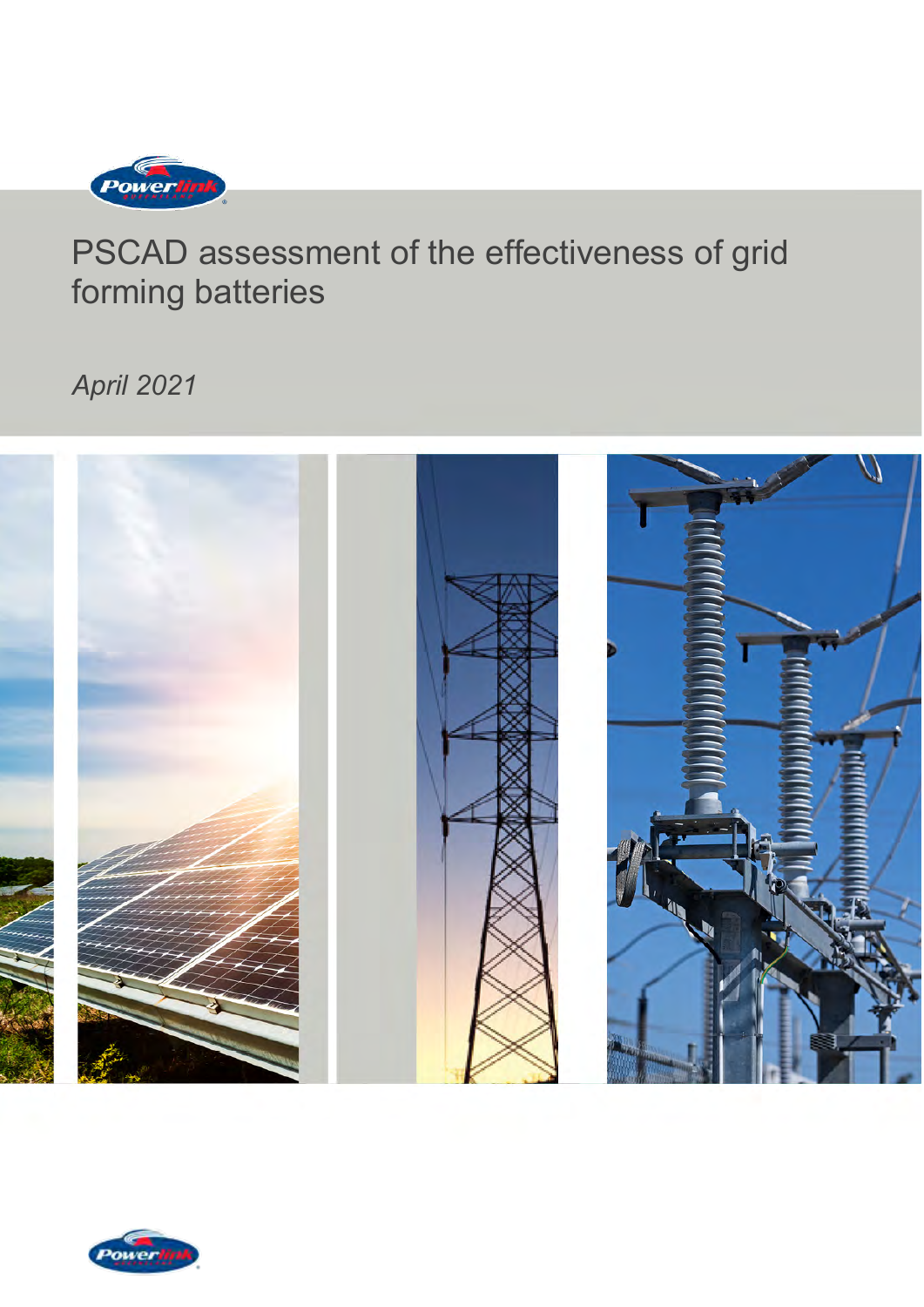# **Acknowledgement**

This project received funding from ARENA as part of ARENA's Advancing Renewables Program.

The views expressed herein are not necessarily the views of the Australian Government, and the Australian Government does not accept responsibility for any information or advice contained herein.

# <span id="page-1-0"></span>**1. Executive summary**

This report is the third and final report as part of the ARENA supported Powerlink study into the cost effective management of system strength, and builds on these prior reports:

- The first report, *Managing System Strength During the Transition to Renewables*, provides an overview of the role of system strength in the power system, the issues encountered as system strength is reduced, and the full range of responses which are available. This report also included analysis into the merits of a centralised approach to addressing low system strength across an area versus a model in which each renewable generating proponent implements their own solution.
- The second report, *Assessment of the Effectiveness of a Centralised Synchronous Condenser Approach*, demonstrated and quantified the effectiveness of a synchronous condenser option to facilitate the connection of inverter based renewables in an area of the power system with low system strength. This analysis was based on detailed PSCAD analysis, as would be undertaken for a connection assessment, and provided explanations of the various issues which were encountered.
- This report demonstrates and quantifies the effectiveness of grid forming inverters (GFMIs) with battery solution (henceforth referred to as a 'grid forming battery'). It is based on the same situation and uses the same analytical techniques as the second report, to allow for comparison. Suppliers of grid forming batteries were invited to submit a PSCAD model for potential use in the study. However, because of the very detailed and time consuming nature of PSCAD modelling, only one model was taken forward to the detailed analysis. As a courtesy to all vendors, the details of the model which was assessed, will not be published. The decision on which model to take forward for detailed analysis was based on which model was felt to be most likely to yield positive results. It should not be assumed that the results of this study can automatically be applied to all grid forming batteries in all situations. Rather, specific analysis is required.

GFMIs are different to grid following inverters (GFLI) which have historically been used to connect batteries, and solar and wind generators to the grid.

A GFMI works in a fashion which is more akin to how a synchronous generator operates. Instead of using the grid voltage to generate its reference for control, a GFMI creates its own internal reference and continually adjusts this based on the power which is flowing out of the inverter. Instead of directly controlling the power output itself, the inverter controls the voltage angle it presents to the power system, and relies on physics to determine the power that actually flows. During stable system operation this results in the controlled flow of power to the grid, similar to a GFLI. However there is a significant difference in what happens during system disturbances when the power system's voltage phase angle can vary sharply. With a GFLI, the power output will only change once the inverter's control system has had an opportunity to sense the disturbance and calculate the appropriate response. However, with a GFMI, the sudden change in the voltage phase angles will spontaneously result in a change in the power that flows from the inverter (driven by physics). This instantaneous response to system disturbances more closely matches the response of a synchronous generator, and hence a grid forming battery can provide many of the same system benefits.

Although the primary difference between a GFLI and GFMI is in how its controller functions, this change has significant implications for the physical design of the inverter:

- Firstly, the inverter needs to have sufficient current rating to accommodate the additional power that will inherently flow during a disturbance. The extent to which this is necessary may vary between situations but could often be around 130-200% for 60s of the nominal rating. This additional rating is a design feature of the inverter hardware.
- Secondly, the system needs to have access to stored energy to be able to supply the sudden surge in power output. This is why grid forming technology is only applicable to batteries at this stage. Using GFMIs for a solar or wind farm is theoretically possible, but would require a certain amount of energy storage to also be embedded behind the inverters.

The ability to supply fast frequency response (FFR) doesn't necessarily imply grid-forming, as grid following batteries are also capable of responding quickly to a sustained frequency disturbance (certainly much faster

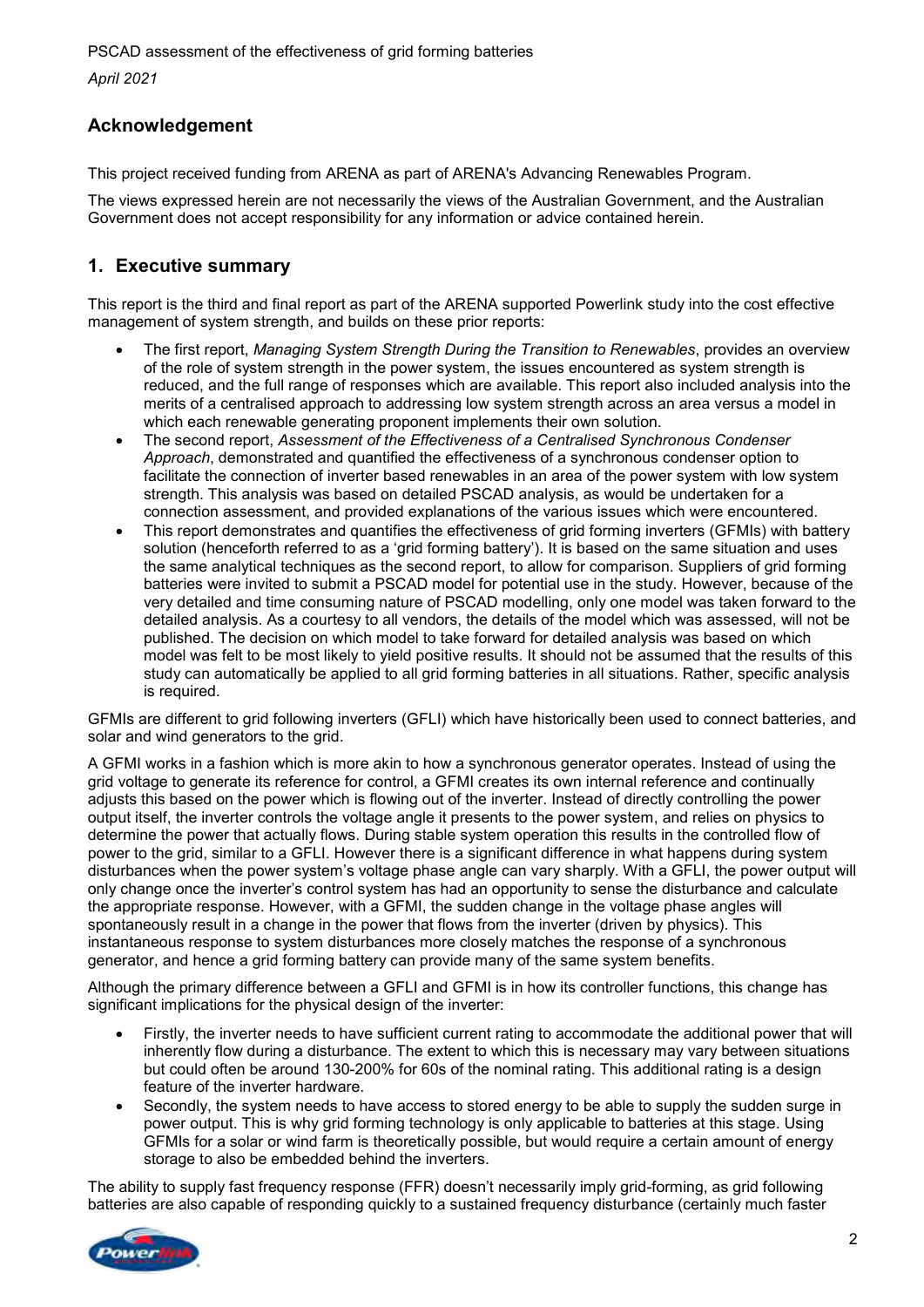*April 2021*

than the 6 second frequency control ancillary service). The term "virtual/synthetic inertia" is used inconsistently – sometimes implying a grid forming function, but sometimes as a synonym for FFR.

Grid forming batteries can increase the system strength and therefore help to support the operation of inverterconnected renewables, in a similar manner as synchronous condensers. Provision of this service has minimal impact on a battery's commercial services. In the study we demonstrated that a grid forming battery of similar MVA capacity as the synchronous condenser (identified in the previous study) could be used to support the stable operation of an otherwise unstable IBR generator, and this supporting function was only dependent on the battery being online, with no need for it to be operated in a particular fashion.

In addition, the modelling showed that the grid forming battery could provide the same damping capability as the synchronous condenser with only half the MVA capacity after implementing site specific tuning.

Tuning of the battery controller is important to maximise its effectiveness. Unlike a synchronous condenser where control tuning has limited impact, the response of a grid forming battery can be heavily influenced by control parameters, and can have a significant impact on its effectiveness. Tuning will be required initially, but flexibility of retuning as the power system evolves will help in maximising the effectiveness of grid forming batteries. The study identified that with situation-specific tuning it was possible to reduce the required capacity (MW rating) of the battery by half and still achieve the same improvement in generator stability. However it was also identified that this tuning was particular to the situation and may need to be updated over time as the situation changed.

Grid forming batteries can provide a range of other services, including services that support the network and the ability of renewables to operate. However, many of these services have a dependency on the battery having an appropriate: location, capacity, technology, contractual arrangements, and integration with the grid – and thus needs to be thoughtfully considered. In the particular situation studied in this report, a grid forming battery solution was found to be effective at alleviating a transient stability constraint. If a synchronous condenser had instead been used to address the system strength issue, the transient stability constraint would have become the next-most-limiting condition, and would have limited the ability of nearby renewable generators to operate freely. To achieve this result would require the grid forming battery to be installed at a particular location and integrated with the network's protection and control systems to trigger it to full charging following certain network contingency events – and to hold that state for a short period (perhaps up to 5 minutes) while the nearby renewable generation ramped back its output. Other than this modest incursion, providing this transient stability support service would not significantly impact the battery's other commercial services.

Although grid forming batteries can help nearby GFLIs to operate stably, they are themselves prone to another type of instability (similar to synchronous generators). This form of instability is interchangeably known as "small signal instability", "oscillatory stability", or inter/intra-area modes of oscillation. This issue pre-dates the uptake of renewables, and significant expertise already exists within networks and operators of synchronous generators, although this issue may be unfamiliar to renewable proponents. It would be highly advantageous for any GFMIs to include supplementary control facilities similar to the power system stabilisers (PSS) which have historically been used to manage small signal stability with synchronous generators. From a system perspective, it would also be advantageous to have a smaller number of larger grid forming batteries as opposed to a large number of smaller batteries, given that each additional independent grid forming battery increases the risk of this instability occurring, and complicates its mitigation. This issue was not directly observed in the simulations for this study, but has the potential to become an issue as and when the population of grid forming devices increases. Conceptually this increases the appeal of battery installations which can be progressively enlarged over time, with additional battery modules operating under a single battery controller.

Grid forming batteries are not directly equivalent to synchronous condensers, which makes a cost-benefit analysis more complex. A comparatively sized grid forming battery presently costs substantially more than a synchronous condenser, but can provide other commercial services (including arbitrage, FCAS and various network support services) which may offset this cost. Such economic assessment was beyond the scope of this study, and would be highly dependent on the particular circumstances of each battery, but is noted here for completeness.

In summary, grid forming batteries are a welcome additional option in the toolkit and can play a very constructive role enabling renewables and supporting the operation of the power system. However, similar to any dynamic device (including synchronous condensers) they are a not a 'silver bullet'. Rather, the thoughtful deployment of grid forming batteries alongside other technologies and techniques will be critical to managing the transition to renewables.

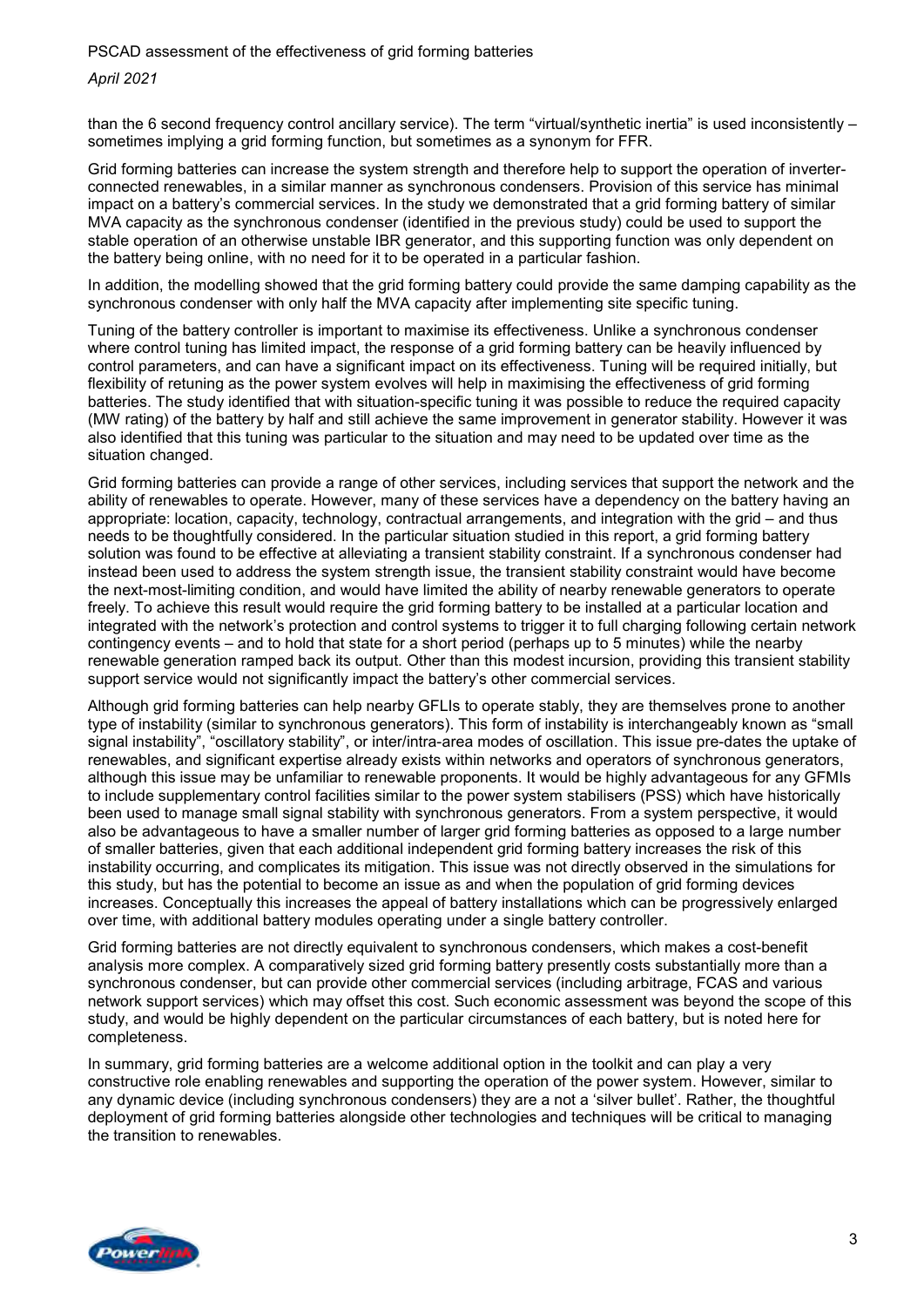# Table of contents

| 1. |       |                                                                                        |  |  |
|----|-------|----------------------------------------------------------------------------------------|--|--|
| 2. |       |                                                                                        |  |  |
| 3. |       |                                                                                        |  |  |
|    | 3.1   |                                                                                        |  |  |
|    | 3.2   |                                                                                        |  |  |
|    | 3.3   |                                                                                        |  |  |
|    |       |                                                                                        |  |  |
|    | 4.1   |                                                                                        |  |  |
|    | 4.2   |                                                                                        |  |  |
|    |       |                                                                                        |  |  |
|    | 5.1   |                                                                                        |  |  |
|    | 5.2   |                                                                                        |  |  |
|    | 5.2.1 |                                                                                        |  |  |
|    | 5.2.2 |                                                                                        |  |  |
|    | 5.3   |                                                                                        |  |  |
|    | 5.4   |                                                                                        |  |  |
|    | 5.4.1 |                                                                                        |  |  |
|    | 5.4.2 |                                                                                        |  |  |
|    | 5.4.3 |                                                                                        |  |  |
|    | 5.5   |                                                                                        |  |  |
| 6. |       |                                                                                        |  |  |
|    | 6.1   |                                                                                        |  |  |
|    | 6.2   |                                                                                        |  |  |
|    | 6.3   |                                                                                        |  |  |
|    | 6.4   |                                                                                        |  |  |
|    | 6.5   |                                                                                        |  |  |
|    | 6.6   | Potential for confusion with grid forming for 'islanded operation vs grid connected'23 |  |  |
|    | 6.7   |                                                                                        |  |  |
|    | 6.8   |                                                                                        |  |  |
|    | 6.9   |                                                                                        |  |  |
| 7. |       |                                                                                        |  |  |

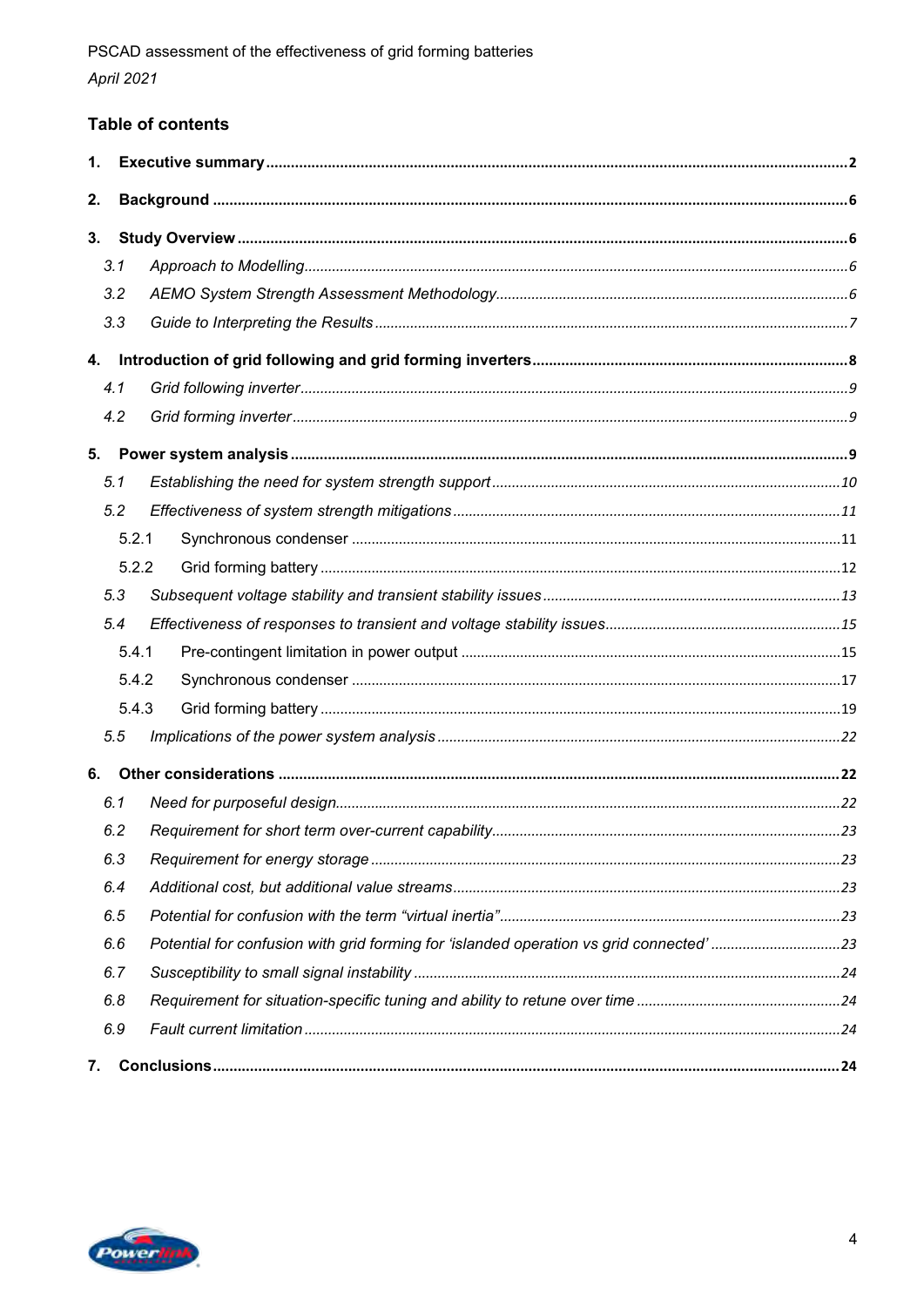*April 2021*

# **Table of Figures**

| 10<br>11<br>12<br>13<br>14<br>15<br>16<br>17<br>Figure 10 - Grid Bus voltages with proposed synchronous condenser at Bus5 (at least one renewable plant has<br>18<br>19<br>20<br>Figure 13 - Grid forming battery's voltage, active and reactive power under coordinated controller with<br>20<br>21 | Figure 1 - Example of a stable (left) and unstable (right) response to a disturbance.                                                                                                                                      | 8 |
|------------------------------------------------------------------------------------------------------------------------------------------------------------------------------------------------------------------------------------------------------------------------------------------------------|----------------------------------------------------------------------------------------------------------------------------------------------------------------------------------------------------------------------------|---|
|                                                                                                                                                                                                                                                                                                      | Figure 2 - Network topology                                                                                                                                                                                                |   |
|                                                                                                                                                                                                                                                                                                      | Figure 3 - Un-damped voltage oscillations with inadequate system strength                                                                                                                                                  |   |
|                                                                                                                                                                                                                                                                                                      | Figure 4 - Grid Bus voltages with a synchronous condenser at Bus 5                                                                                                                                                         |   |
|                                                                                                                                                                                                                                                                                                      | Figure 5 - Grid Bus voltages with a grid forming battery at Bus 5                                                                                                                                                          |   |
|                                                                                                                                                                                                                                                                                                      | Figure 6 - Grid Bus voltages collapse after the fault                                                                                                                                                                      |   |
|                                                                                                                                                                                                                                                                                                      | Figure 7 - Nearby Synchronous Generator loses its synchronization                                                                                                                                                          |   |
|                                                                                                                                                                                                                                                                                                      | Figure 8 - Grid Bus voltages remain stable only if both renewable plants reduced to 80% (pre-contingent) and                                                                                                               |   |
|                                                                                                                                                                                                                                                                                                      | tripped fast after the fault                                                                                                                                                                                               |   |
|                                                                                                                                                                                                                                                                                                      | Figure 9 - Nearby synchronous generator remains stable only if both renewable plants reduced to 80% (pre-<br>contingent) and tripped after the fault                                                                       |   |
|                                                                                                                                                                                                                                                                                                      |                                                                                                                                                                                                                            |   |
|                                                                                                                                                                                                                                                                                                      | to be tripped)                                                                                                                                                                                                             |   |
|                                                                                                                                                                                                                                                                                                      | Figure 11 - Nearby Synchronous Generators with proposed synchronous condenser at Bus5 (at least one                                                                                                                        |   |
|                                                                                                                                                                                                                                                                                                      | renewable plant has to be tripped)                                                                                                                                                                                         |   |
|                                                                                                                                                                                                                                                                                                      | Figure 12 - Grid Bus Voltages with proposed grid forming battery at Bus 5, and with coordinated control                                                                                                                    |   |
|                                                                                                                                                                                                                                                                                                      | between the battery and renewable plants                                                                                                                                                                                   |   |
|                                                                                                                                                                                                                                                                                                      |                                                                                                                                                                                                                            |   |
|                                                                                                                                                                                                                                                                                                      | renewable plants                                                                                                                                                                                                           |   |
|                                                                                                                                                                                                                                                                                                      | Figure 14 - Grid Bus Voltages, without coordination between the grid forming battery and renewable plants<br>Figure 15 - Grid forming battery's voltage, active and reactive power without coordination with the renewable |   |
| 22                                                                                                                                                                                                                                                                                                   | plants                                                                                                                                                                                                                     |   |

# **Abbreviations**

| АC             | <b>Alternating Current</b>           |
|----------------|--------------------------------------|
| <b>AEMO</b>    | Australian Energy Market Operator    |
| <b>ARENA</b>   | Australian Renewable Energy Agency   |
| <b>BESS</b>    | <b>Battery Energy Storage System</b> |
| DC             | <b>Direct Current</b>                |
| EMT            | <b>Electromagnet Transient</b>       |
| <b>FFR</b>     | Fast Frequency Response              |
| GFLI           | <b>Grid Following Inverter</b>       |
| <b>GFMI</b>    | <b>Grid Forming Inverter</b>         |
| IBR            | Inverter Based Renewable             |
| <b>NER</b>     | National Electricity Rules           |
| <b>PSCAD</b>   | Power System Computer Aided Design   |
| PSS            | <b>Power System Stabilisers</b>      |
| <b>PSSE</b>    | <b>Power System State Estimation</b> |
| RMS            | Root Mean Square                     |
| <b>STATCOM</b> | Static synchronous compensator       |

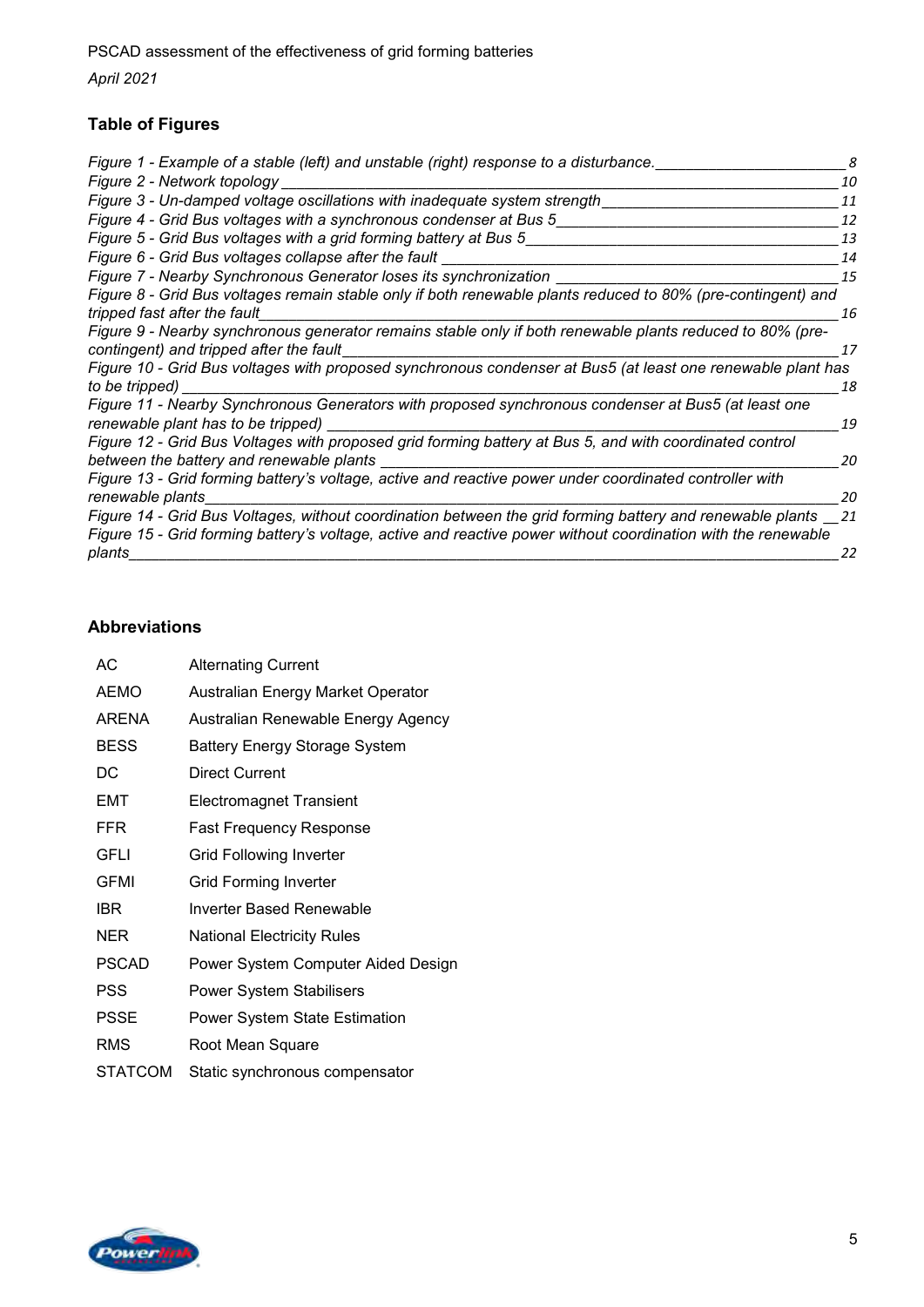*April 2021*

# <span id="page-5-0"></span>**2. Background**

Powerlink Queensland with its project partners Pacific Hydro, Sun Metals and GHD applied for and obtained funding from the Australian Renewable Energy Agency (ARENA) to develop materials to help promote a better understanding of system strength throughout the power industry. The project consists of three main work packages outlined below:

- The first report<sup>[1](#page-5-4)</sup> focused on explaining system strength, and outlining the range of remediation options available to manage low system strength and the circumstances in which they might be applicable. It also explored the economic merit and commercial and regulatory issues associated with a shared and scale-efficient model for implementing system strength remediation. It undertook a fault level study to explore how system strength flows throughout the network and identified a number of implications that should be considered when developing renewable connections. The report noted that fault level based analysis may significantly understate the effectiveness of synchronous condensers in dealing with situations in which multiple inverters are interacting with each other.
- This second report<sup>[2](#page-5-5)</sup> aimed to expand on the first report by illustrating the general principles and validating the high level analysis with more comprehensive PSCAD analysis, reflective of what would be undertaken to assess the connection of a new renewable generator.
- This third and final report investigates Grid Forming Inverter (GFMI) technology through detailed PSCAD analysis to determine their effectiveness in remediating issues associated with low system strength. The report is based on the same situation and uses the same analytical techniques as the second report, to allow for comparison.

In preparation for this third report, suppliers of grid forming batteries were invited to submit a PSCAD model for potential use in the study. It was clarified up front that after an initial review of the models only one model (due to the very detailed and time consuming nature of PSCAD modelling) would be taken forward to the detailed analysis. As a courtesy to all vendors the details the model which was assessed would not be published.

The decision about which model to take forward for detailed analysis was based on which model would be most likely to yield positive results. It should not be assumed that the results of this study can automatically be applied to all grid forming batteries in all situations. Rather, specific analysis is required.

# <span id="page-5-1"></span>**3. Study Overview**

# <span id="page-5-2"></span>**3.1 Approach to Modelling**

The first report highlighted the limitation of conventional forms of power system analysis to identify the issues associated with low system strength and especially the potential for adverse interactions between multiple inverter based renewable generators. This is because traditional 'load flow' and transient stability analysis, which has historically been used to analyse network connections (using applications like PSSE and PSS Sincal) do not model the power system with sufficient detail. Rather electromagnetic transient (EMT) modelling using tools such as PSCAD must also be used.

EMT analysis is performed using extremely detailed models of each generator and the network (e.g. with a full representation of the control system for each inverter, synchronous plant, Static VAr Compensators and STATCOMs) to assess the potential for unstable interactions between multiple inverters. Due to the detailed nature of these models, they are typically provided by equipment manufacturer on a confidential basis.

As in the second report, the modelling in this report was undertaken using PSCAD analysis. It used the same electrical model of the power system, and is based on analysing the same situation.

# <span id="page-5-3"></span>**3.2 AEMO System Strength Assessment Methodology**

AEMO's 'System Strength Impact Assessment Guidelines' sets out two different forms of assessment:

1. The preliminary assessment is a simple screening tool to identify where there is enough risk of instability to warrant detailed investigation. It is based on comparing the size of a new project with the available fault level.

<span id="page-5-5"></span><sup>2</sup> [https://arena.gov.au/knowledge-bank/assessment-of-the-effectiveness-of-a-centralised-synchronous](https://arena.gov.au/knowledge-bank/assessment-of-the-effectiveness-of-a-centralised-synchronous-condenser-approach/)[condenser-approach/](https://arena.gov.au/knowledge-bank/assessment-of-the-effectiveness-of-a-centralised-synchronous-condenser-approach/)



-

<span id="page-5-4"></span><sup>1</sup> <https://arena.gov.au/knowledge-bank/managing-system-strength-during-the-transition-to-renewables/>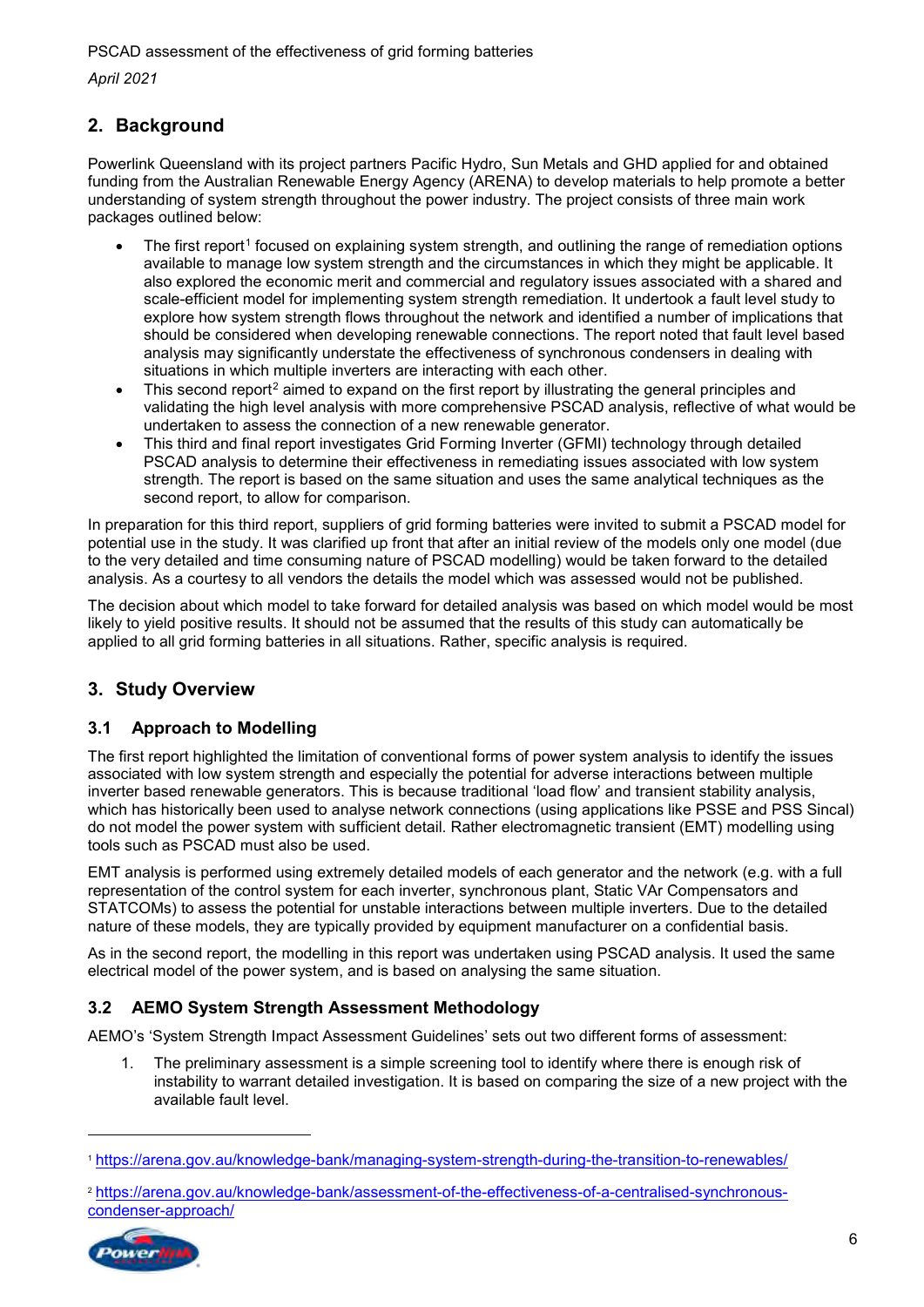*April 2021*

2. The full assessment involves a detailed assessment based on PSCAD analysis, which models the complex interactions between multiple inverters.

The Preliminary Assessment methodology was developed based on the best available knowledge of system strength at that time. Over the last couple of years, Powerlink has gained a greater understanding of system strength related issues and now considers that this fault level based methodology does not provide sufficient confidence as a screening methodology as originally intended.

Powerlink now understands that an important limitation to the hosting capacity for inverter based renewables is the potential for multiple generators, and other transmission connected dynamic plant, to interact with each other in an unstable manner. These dynamic plant control interactions manifest as unstable or undamped oscillations in the power system voltage. The frequency of the oscillation is dependent on the participating plants, but is broadly characterised as between 8Hz and 15Hz. The only way to gain an understanding of these oscillations is through detailed EMT system-wide modelling.

The analysis undertaken for this report has been in line with AEMO's Full Impact Assessment Methodology. The level of modelling is equivalent to that undertaken as part of section 5.3.4(b) of the NER. The results are specific to the particular example and care should be taken not to apply the outcomes to other situations without project specific detailed EMT studies. Powerlink recommends that individual proponents should undertake their own analysis to assess whether GFMIs would provide assistance in their particular circumstances.

# <span id="page-6-0"></span>**3.3 Guide to Interpreting the Results**

The analysis provided in this report will examine the response of electrical network properties such as Active Power, Reactive Power and Voltage under fault conditions.

- Active Power is provided by generators and is the portion of electricity that supplies energy to the load.
- Reactive Power can be provided by generators, synchronous condensers and other equipment and directly influences electric system voltage. It is the portion of electricity that establishes and sustains the electric and magnetic fields of alternating-current equipment.
- Voltage in a power system is analogous to water pressure in a hydraulic system, and is the force that causes an electrical current to flow. In all of the plots in this report, the voltage is shown as either:
	- $\circ$  RMS voltage is a representation of the amplitude of the voltage waveform. In practice the voltage is a sinusoid shape and is constantly varying. If the magnitude of the voltage sinusoid is constant, a plot of the RMS voltage would appear as a flat horizontal line.
	- o "Per-unit" (pu) is an engineering concept but simplistically can be thought of as percent, where 1.0pu equals 100% of the network's nominal voltage. Note: It is common for the transmission system to be operated between 1.0pu and 1.1pu (i.e. 100% to 110% of its nominal voltage). Whilst this voltage might seem to be too high, this is standard and best practice to maximise the network's capacity and minimise losses. It is also within the network's design envelope (i.e. whilst 100% is the 'nominal' voltage, it is not the design limit). The voltage can be adjusted down to 100% of nominal as power leaves the transmission network through transformers.
- In the graphical results presented below, the X-axis represents time in seconds.

When the power system is stable these quantities will be at a satisfactory equilibrium. When the system is secure, these quantities may initially be disturbed following a credible power system disturbance, but will return to a new satisfactory equilibrium level over time. Credible power system disturbances include the short circuit and subsequent trip of single elements, and changes in the load or generation.

There are various forms of instability in the power system, and one form of instability is where these parameters begin to oscillate. The National Electricity Rules (NER) require that the power system is effectively dampened, so that any oscillations that start quickly decay. This situation is illustrated in [Figure 1](#page-7-1) on the left where an initial disturbance (where the voltage suddenly drops and then recovers) initially creates an oscillation but this quickly decays. The opposite situation is illustrated on the right where the same initial disturbance creates an oscillation, but instead of decaying the oscillation is sustained and in fact grows over time.

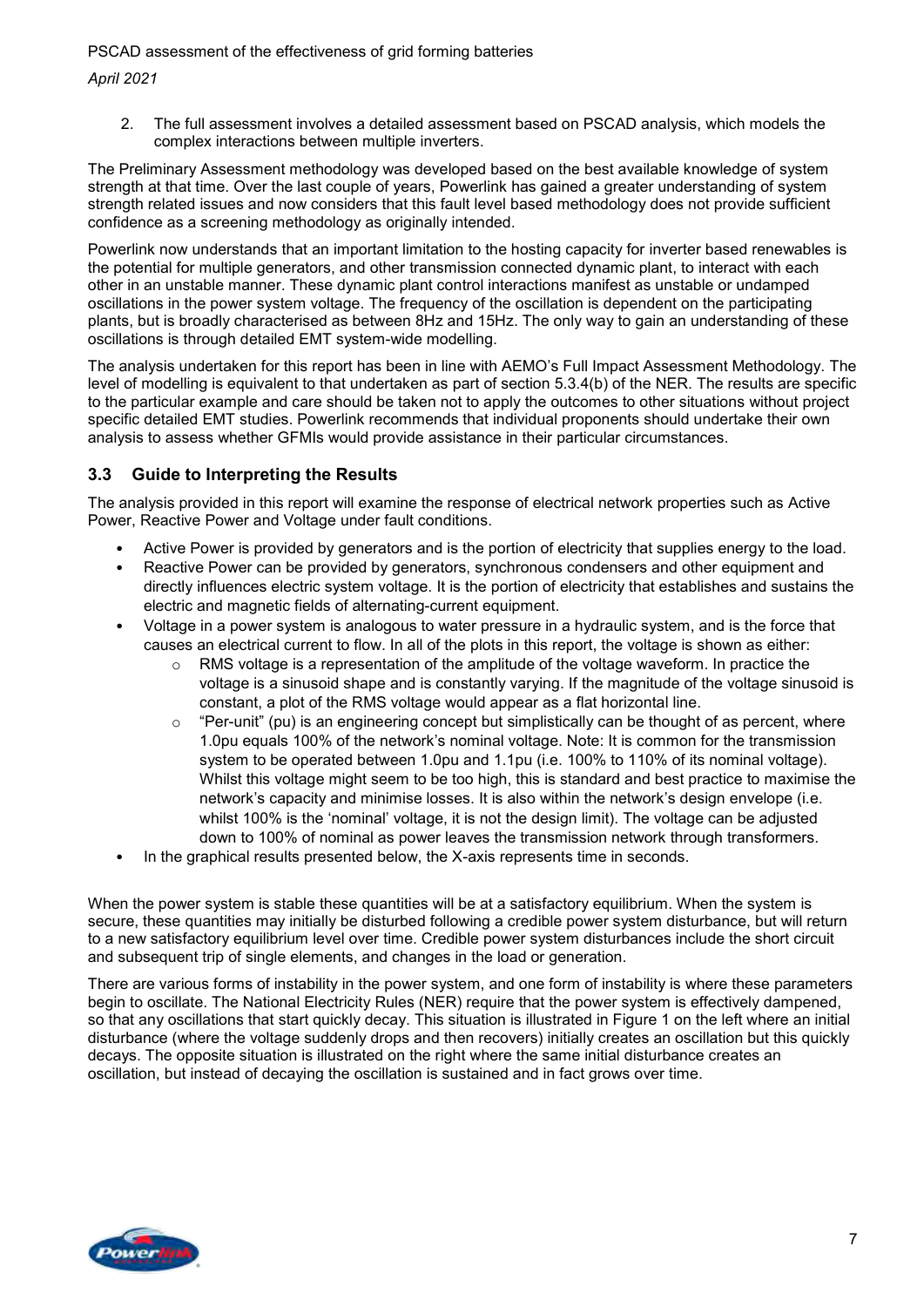



<span id="page-7-1"></span>The practical consequence of a sustained or growing oscillation is that the control systems of generators and other network equipment are fighting to retain control of the system voltage. A sustained or growing oscillation can lead to the unplanned tripping of generation (to protect itself), which could further exacerbate the instability and lead to a snowballing failure of the power system.

Section S5.1.8 of the NER requires that power system oscillations be adequately damped. The rate at which the oscillation needs to decay depends on the oscillation's frequency. Damping is considered adequate if any oscillatory response at a frequency of:

- a) 0.05 Hz or less, has a damping ratio of at least 0.4;
- b) between 0.05 Hz and 0.6 Hz, has a halving time of 5 seconds or less (equivalent to a damping coefficient –0.14 nepers per second or less); and
- c) 0.6 Hz or more, has a damping ratio of at least 0.05 in relation to a minimum access standard and a damping ratio of at least 0.1 otherwise.

Any control interactions that result in sustained or growing oscillation of active power, reactive power or voltage magnitude between any items of plant would fail to meet the NER's stability requirements.

The effectiveness of the grid forming battery can be assessed by modelling the response of these power system quantities to power system disturbances<sup>[3](#page-7-2)</sup> with and without this grid forming battery. An effective response with a grid forming battery connected will dampen any oscillations at the rate required by the NER and return it to a new satisfactory equilibrium state.

# <span id="page-7-0"></span>**4. Introduction of grid following and grid forming inverters**

Inverters are power electronic devices used to convert the direct current (DC) or variable frequency electricity produced by solar and wind farms, and stored in batteries, into the nominally 50Hz alternating current (AC) form of electricity used by the power grid. However, a key challenge is that whilst the grid's frequency is nominally 50Hz, in actual fact it is constantly varying due to any instantaneous mismatch between demand and supply balance in the power system. Thus it is necessary for inverters to have some mechanism to stay in sync with the grid, which is particularly challenging during system disturbances when the local grid's voltage waveform can become significantly distorted.

Historically GFLIs have been used for grid connected applications but have been susceptible to instability with low system strength. GFMI technology originates from off-grid applications, but extensions of this technology used in grid connected applications are emerging as a potential solution to low system strength related instability. At this stage GFMIs are only applicable to batteries, which is why this analysis is focussed on grid forming batteries. As noted below, using GFMIs for a solar or wind farm is theoretically possible, but would require a certain amount of energy storage to also be embedded behind the inverters in a hybrid model, and presently there are no such products under operation in the market.

To briefly clarify terminology, the ability of a battery to supply fast frequency response (FFR) doesn't necessarily imply it is grid-forming, as grid following batteries are also capable of responding quickly to a sustained frequency disturbance (certainly much faster than the 6 second frequency control ancillary service). The term

<span id="page-7-2"></span><sup>&</sup>lt;sup>3</sup> A network disturbance generally results from a network fault and results in outages, forced or unintended disconnection or failed re-connection of circuit breaker.



-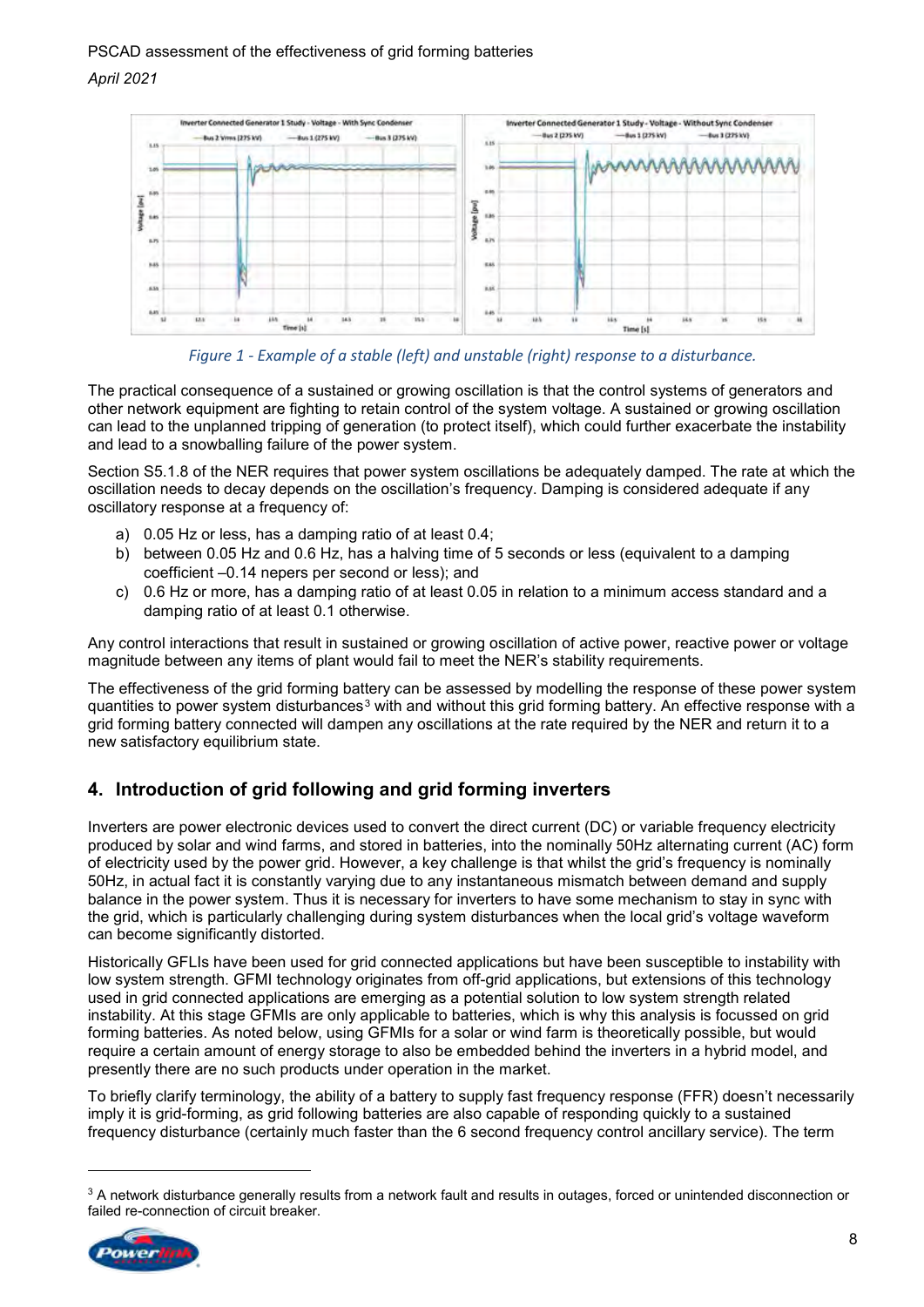#### *April 2021*

"virtual/synthetic inertia" is used inconsistently – sometimes implying a grid forming function, but sometimes as a synonym for FFR.

## <span id="page-8-0"></span>**4.1 Grid following inverter**

In a Grid Following Inverter (GFLI), the inverter attempts to track the grid's voltage waveform, adjusting its current (and hence power) output to remain in synchronism with the grid. With low system strength the local power system's voltage waveform becomes highly pliable, and can give rise to a number of complications for GFLIs:

- The voltage waveform seen by the inverter varies significantly in response to changes in the inverter's own output. This can create a feedback loop in which the inverter is essentially fighting against itself. Appropriate control settings can help to manage this issue but it becomes progressively more difficult the lower the system strength becomes (and hence the more pliable the voltage becomes). Initially this was the dominant concern for inverter based renewables, but has since been largely overtaken by the following complication.
- If there is more than one GFLI in an area, the output from each inverter can cause a disturbance in the grid voltage and this voltage disturbance will be seen by the other inverters in the area. This can potentially provoke a subsequent response from the other inverter(s) which leads to further disturbance in the grid voltage, and thus the cycle continues. This phenomenon is known as inverter control interaction and is presently the dominant source of concern.

Please refer to the first report in this series for an expanded explanation of these issues.

## <span id="page-8-1"></span>**4.2 Grid forming inverter**

A Grid Forming Inverter (GFMI) works in a fashion which is more akin to how a synchronous generator operates. Instead of using the grid voltage to generate its reference for control, a GFMI creates its own internal reference and continually adjusts this based on the power which is flowing out of the inverter. Instead of directly controlling the power output itself, the inverter controls the voltage angle it presents to the power system, and relies on physics to determine the power that actually flows. During stable system operation this results in the controlled flow of power to the grid, similar to a GFLI. However there is a significant difference in what happens during system disturbances when the power system's voltage phase angle can vary sharply. With a GFLI, the power output will only change once the inverter's control system has had an opportunity to sense the disturbance and calculate the appropriate response. However, with a GFMI, the sudden change in the voltage phase angles will spontaneously result in a change in the power that flows from the inverter (driven by physics). This instantaneous response to system disturbances more closely matches the response of a synchronous generator, and hence a grid forming battery can provide many of the same system benefits.

Although the primary difference between a GFLI and GFMI is in how its controller functions, the sudden surge of additional power which will inherently flow during a disturbance gives rise to two significant implications for the physical design of the system:

- Firstly the inverter needs to have additional power rating. The extent to which this is necessary may vary between situations but could often be around 130-200% of the nominal rating. This additional rating is a design feature of the inverter hardware.
- Secondly the system needs to have access to stored charge. This is why grid forming technology is only applicable to batteries at this stage. Using GFMIs for a solar or wind farm is theoretically possible, but would require a certain amount of energy storage to also be embedded behind the inverters.

In this report, the term "grid forming battery" is used as a short hand way of referring to a GFMI with a Battery Energy Storage System (BESS) used in a grid connected application. The term "grid forming inverter" is used when discussing issues which are specifically related to the inverter component of the overall grid forming battery (and which might also apply to the future application of grid forming inverters to connect solar and wind generation to the grid).

# <span id="page-8-2"></span>**5. Power system analysis**

This section of the report describes the results of the PSCAD analysis. The steps of the analysis were as follows:

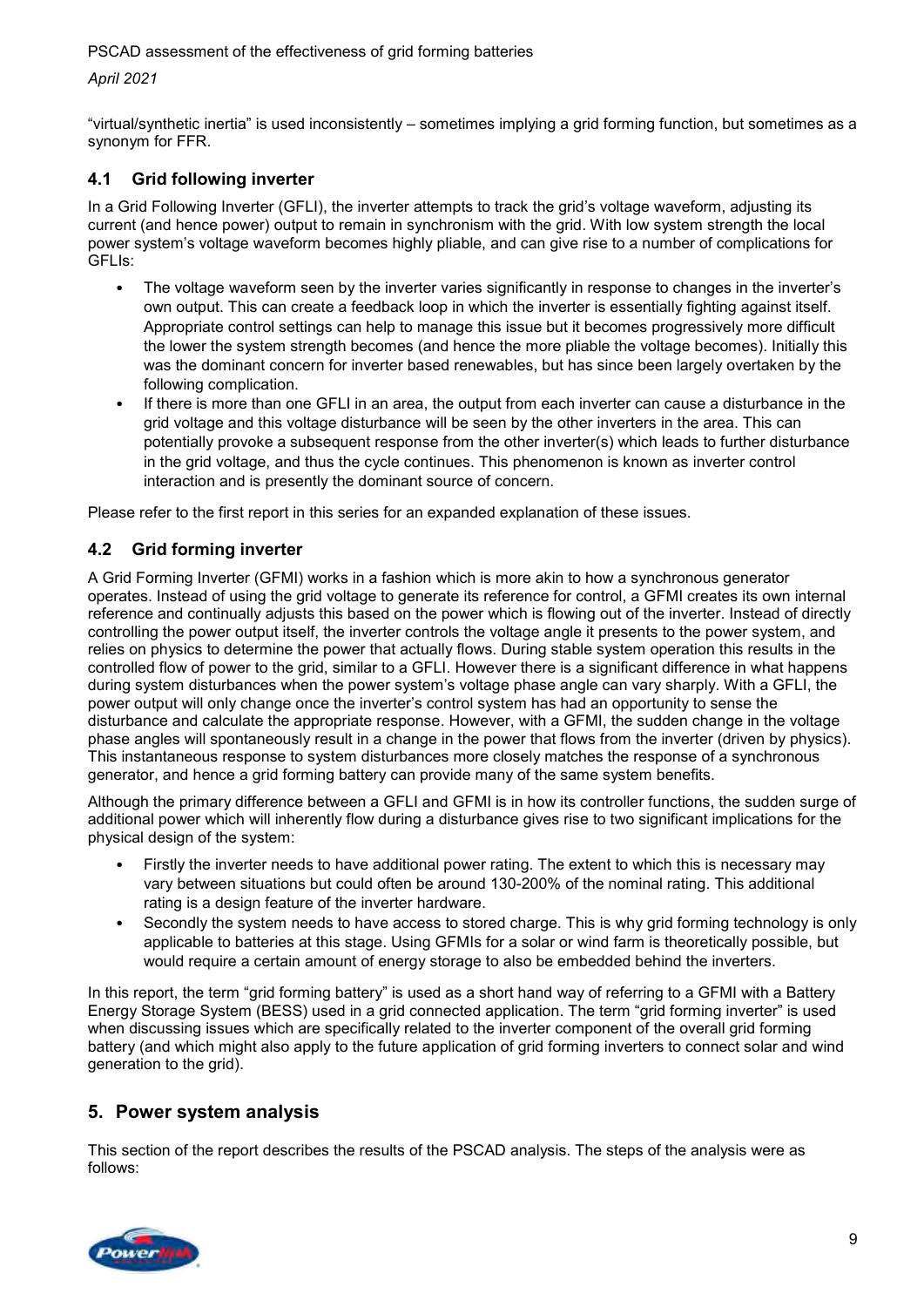*April 2021*

- 1. Firstly demonstrating the need for some form of system strength remediation by demonstrating the instability that would otherwise result;
- 2. Demonstrating the impact of adding a grid forming battery as well as a synchronous condenser (for comparison);
- 3. Demonstrating the voltage and transient (angular) stability issues that subsequently arise once the initial system strength related issue has been dealt with;
- 4. Exploring the effectiveness of different options to manage the voltage and transient stability issues, including: pre-contingent throttling and post-contingent runback renewable generation, a grid forming battery, and a synchronous condenser; and
- 5. Demonstrating the importance of coordinating the grid forming battery response with the postcontingent runback of renewable generation.

This study is based on a realistic and detailed model of the power system, and focusses on an extremely weak subset of the grid which is prone to sub-synchronous voltage oscillations, voltage instability and transient instability (all of which will be discussed in the following sections).

A simplified representation of the network under consideration for this analysis is shown in [Figure 2.](#page-9-1) It shows a double circuit 275kV line (purple) in parallel with a double circuit 132kV line (orange). The grid-following Inverter Based Renewable (IBR) generators (Plant 1 and Plant 2) are connected to the 275kV buses, 3 and 4 respectively.

A synchronous condenser and grid forming inverter are later added (separately to each other) at bus 5 for the comparison.

Plant 1 and 2 have a combined capacity of approximately 300 MW. Powerlink modelled scenarios with battery sizes of 100MW and 50MW, as well as a synchronous condenser of approximately 120MVA.





# <span id="page-9-1"></span><span id="page-9-0"></span>**5.1 Establishing the need for system strength support**

As renewable generation penetration level increases, grid following renewable generators can face control malfunction due to the lack of system strength in the area. In particular, un-damped voltage oscillations are observed at all the buses of the studied network, in the absence of any system strength mitigations.

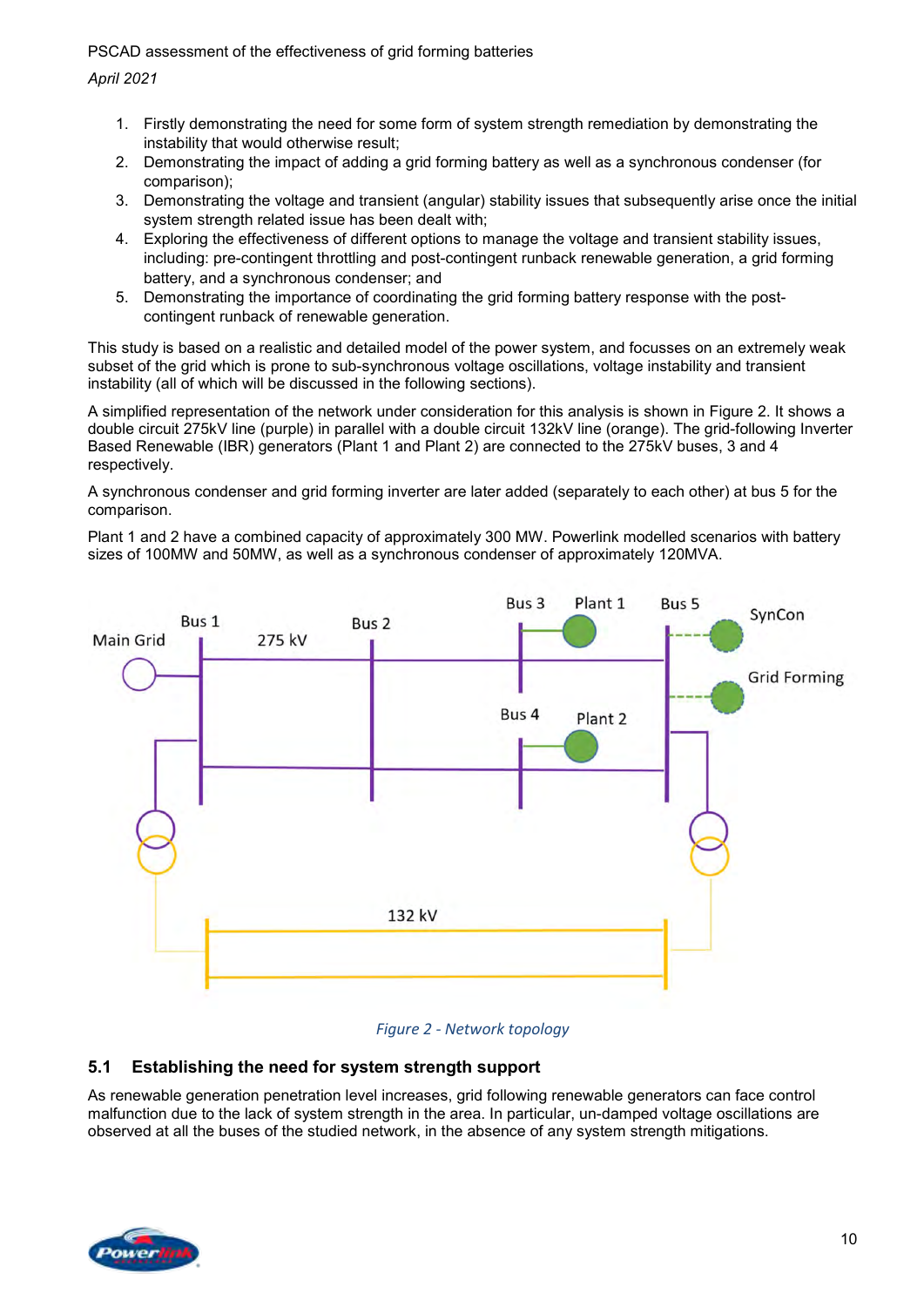

*Figure 3 - Un-damped voltage oscillations with inadequate system strength*

# <span id="page-10-2"></span><span id="page-10-0"></span>**5.2 Effectiveness of system strength mitigations**

Two options to address the IBR instability resulting from low system strength were analysed to assess their effectiveness:

- A synchronous condenser was considered at Bus 5. The specification and location of the synchronous condenser was informed by analysis undertaken for the previous report in this series.
- A grid forming battery, also connected to Bus 5.

#### <span id="page-10-1"></span>**5.2.1 Synchronous condenser**

It can be seen in Figure 4 that the synchronous condenser provides effective damping to the voltage oscillations. The capacity of this synchronous condenser leverages analysis undertaken for the previous report in this series.

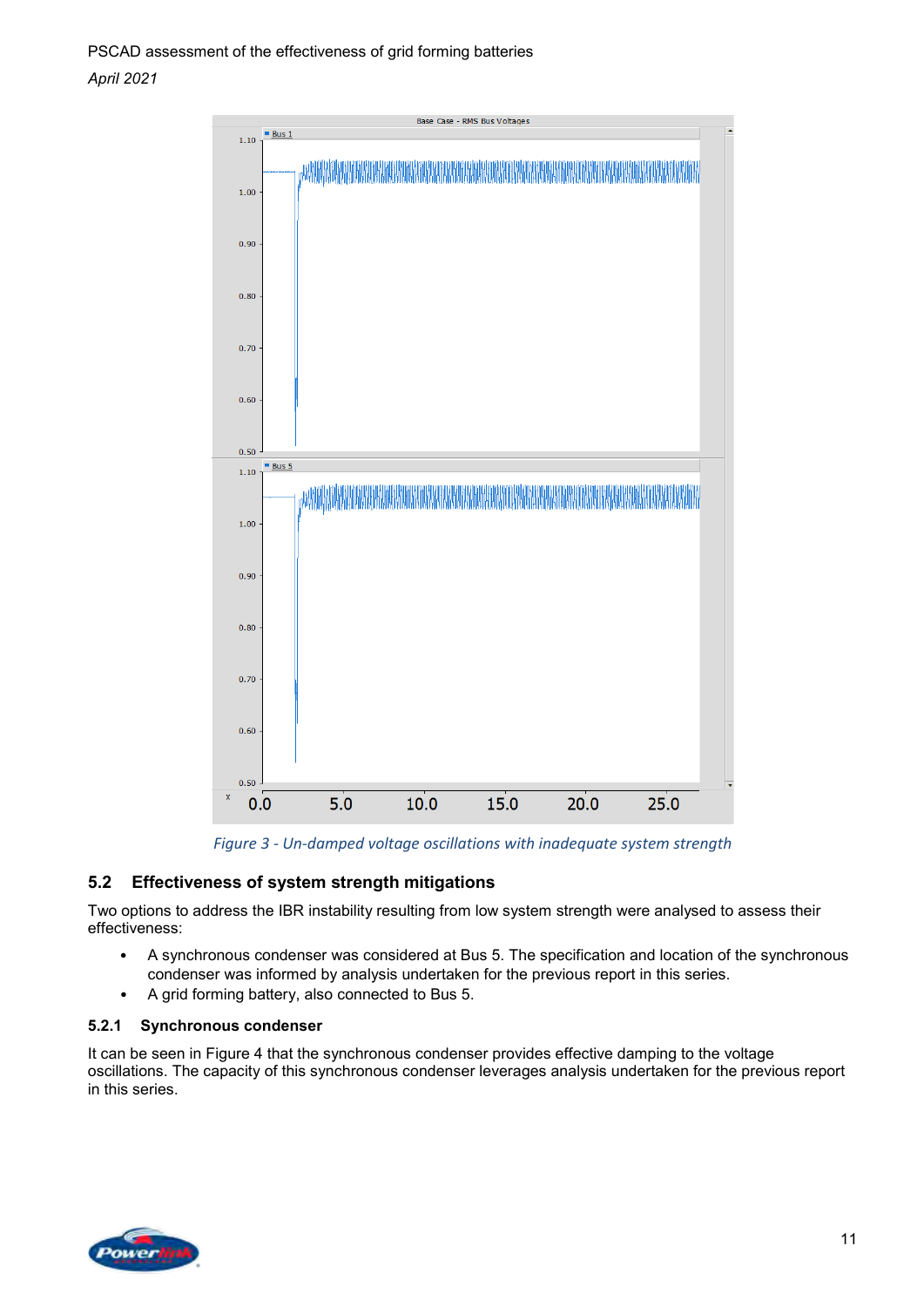

*Figure 4 - Grid Bus voltages with a synchronous condenser at Bus 5*

#### <span id="page-11-1"></span><span id="page-11-0"></span>**5.2.2 Grid forming battery**

A grid forming battery was also tested for its effectiveness for system strength support.

- Initially a battery with the same continuous-MVA rating as the synchronous condenser was assessed and found to be effective.
- The response of grid forming batteries is quite flexible and can be adjusted using various control parameters. After tuning the controller parameters to suit the particular circumstances, it was found that the continuous MVA capacity of the grid forming battery could be halved and still effectively remediate the system strength related instability.
- In determining this result, the synchronous condenser size was not optimised. The outcome is also dependent on the network configuration including the location of the battery and surrounding generation mix.

These results are shown in [Figure 5](#page-12-1) below.

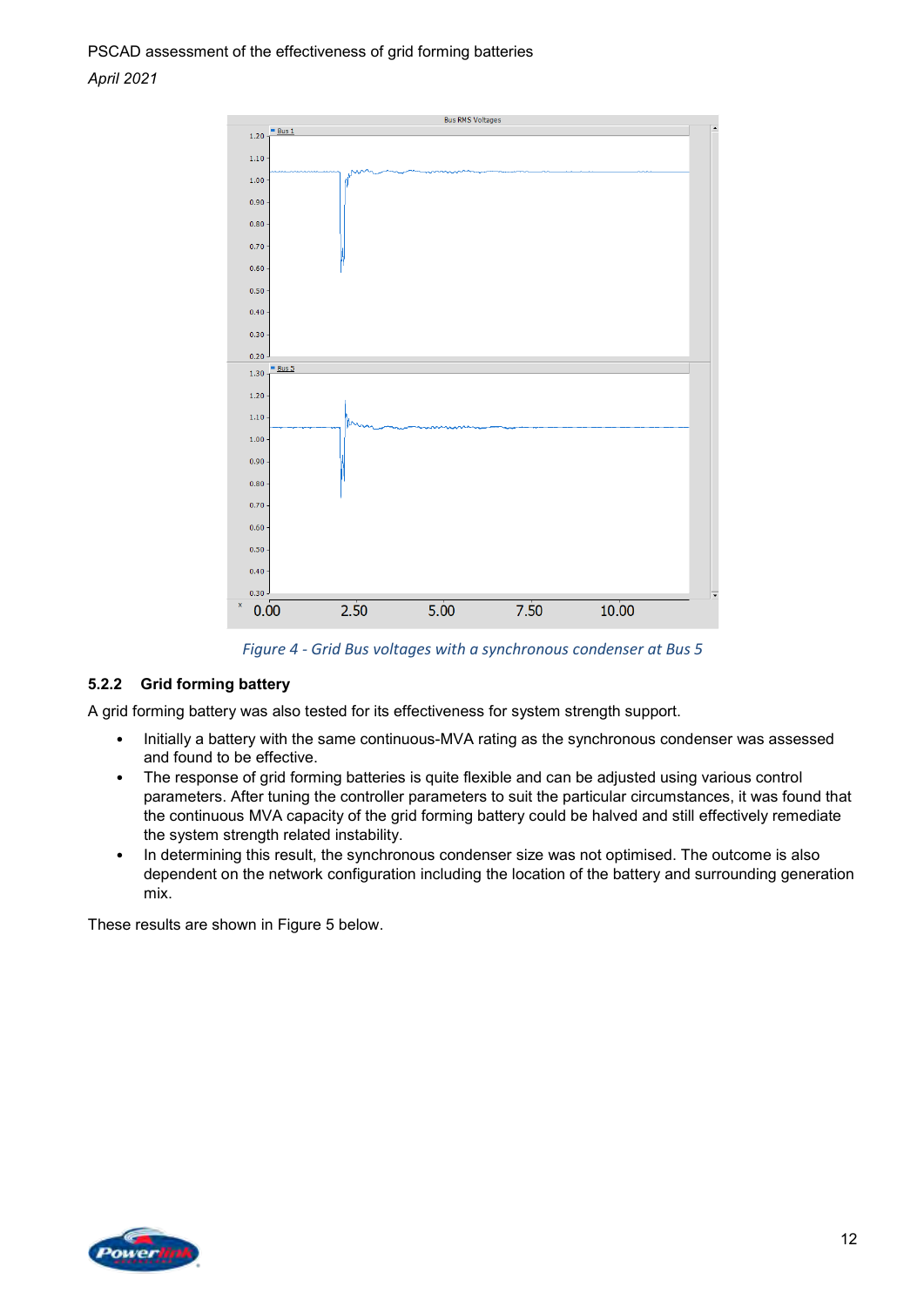

*Figure 5 - Grid Bus voltages with a grid forming battery at Bus 5*

# <span id="page-12-1"></span><span id="page-12-0"></span>**5.3 Subsequent voltage stability and transient stability issues**

The power system requires a broad range of issues to be managed simultaneously. It is often the case that only once the most-limiting problem is resolved is it possible to understand what that next-most-limiting conditions are. And so it is in this case: with the system security issue under control, an issue with both voltage and transient stability becomes apparent.

More specifically, when the transmission lines between Bus 1 and Bus 2 are disconnected due to a contingency, the significant change in power flow and the system conditions after the fault can create issues related to the voltage and transient stability of the power system. This is illustrated in Figure 6 which is a plot of the voltage at a couple of locations.

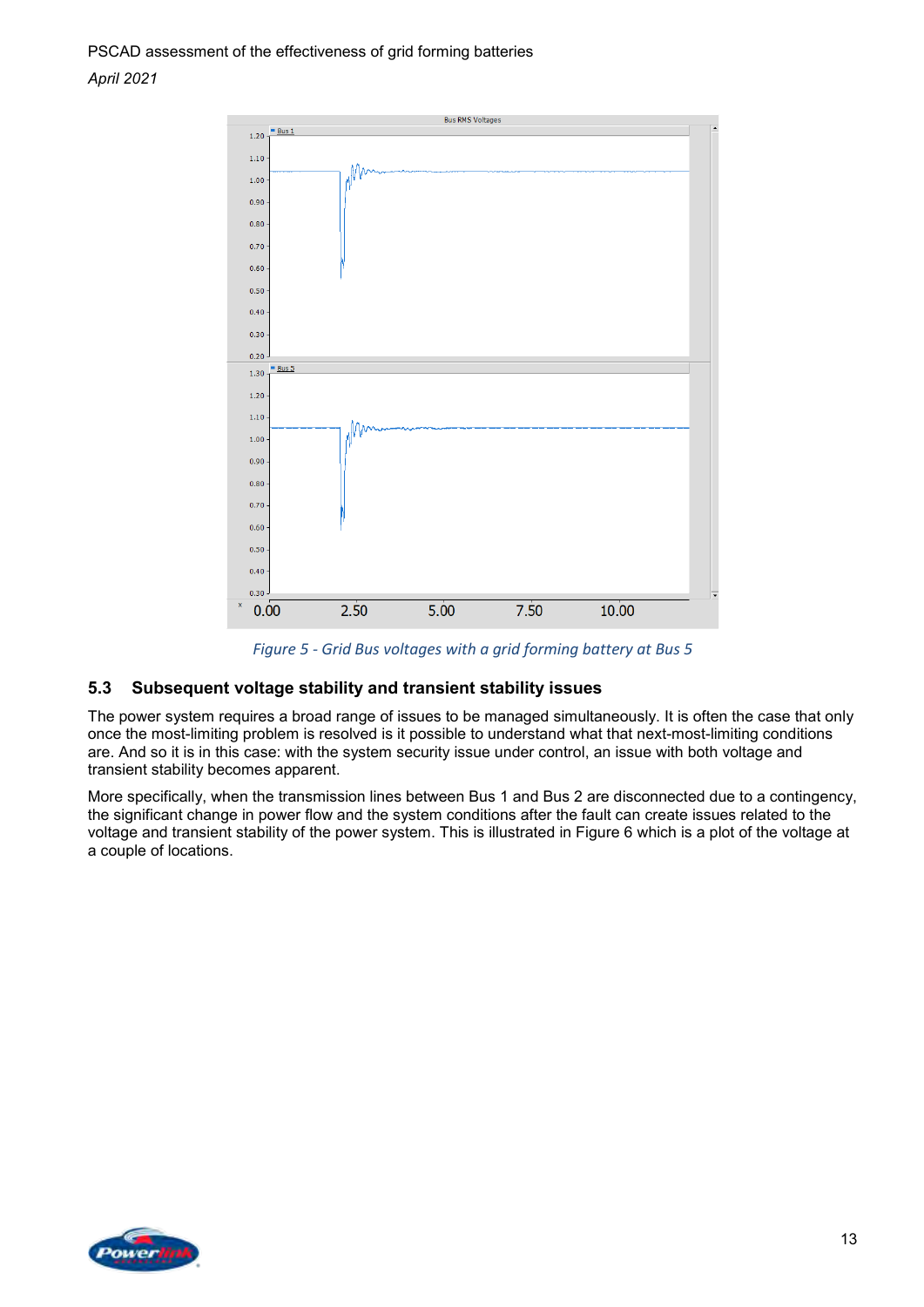

*Figure 6 - Grid Bus voltages collapse after the fault*

<span id="page-13-0"></span>Synchronous devices such as synchronous generators and synchronous condensers are not immune from the effects of this voltage and transient instability. [Figure 7](#page-14-2) shows another nearby synchronous generator losing synchronism due to the transient stability disturbance.

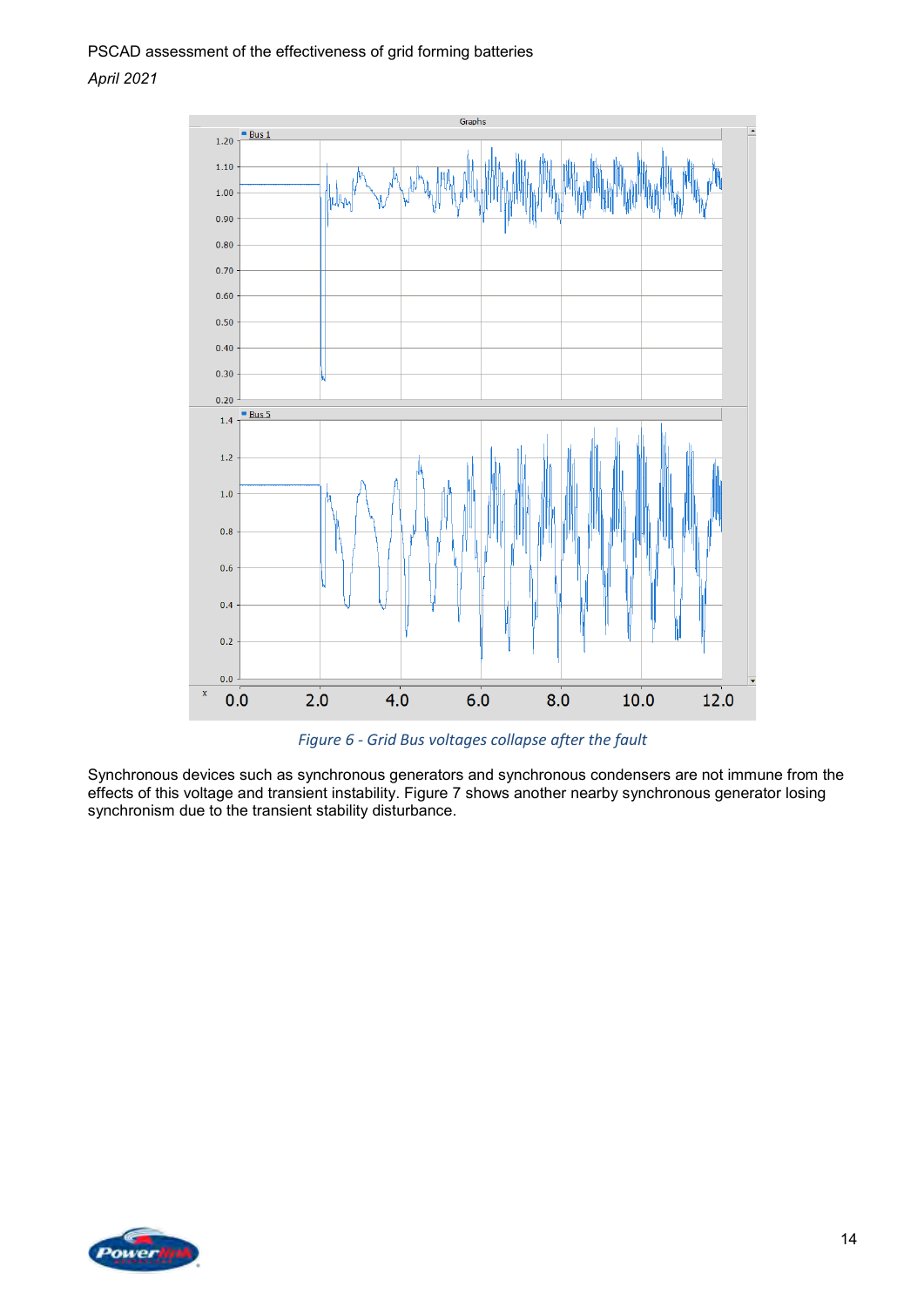

*Figure 7 - Nearby Synchronous Generator loses its synchronization*

#### <span id="page-14-2"></span><span id="page-14-0"></span>**5.4 Effectiveness of responses to transient and voltage stability issues**

To manage these issues it is necessary to quickly reduce the power being exported from the area following a fault. This implies quickly reducing the active power output from the renewable plants. Due to the slow nature of the active power ramp down capability of the IBR generators, tripping those plants after the fault is becoming critical to maintain the voltage stability. However, the very rapid nature of this effect makes even this challenging. Additionally, the tripping of the plants causes temporary drop in the grid voltage, which can also have negative impact on the transient stability of those nearby plants. Hence, there is the need for postcontingent generation runback to be accompanied by other measures. Three options are explored in the following subsections.

#### <span id="page-14-1"></span>**5.4.1 Pre-contingent limitation in power output**

Even with fast transmission protection (around 100ms) tripping the generators following the IBR renewable generators following the fault, it is not possible to avoid instability. Only when the renewable plants' active power productions are limited to 80% before fault and all of the remaining IBR generation is tripped very fast after the fault, is it possible to maintain a stable system under the critical contingency. However, pre-contingent limitation on the renewable generation output would be detrimental to their operation and financial viability.

Tripping of plant post fault needs to be dealt with very carefully as there is only a limited amount of generation that can be tripped from the system without causing issues elsewhere in the power system.

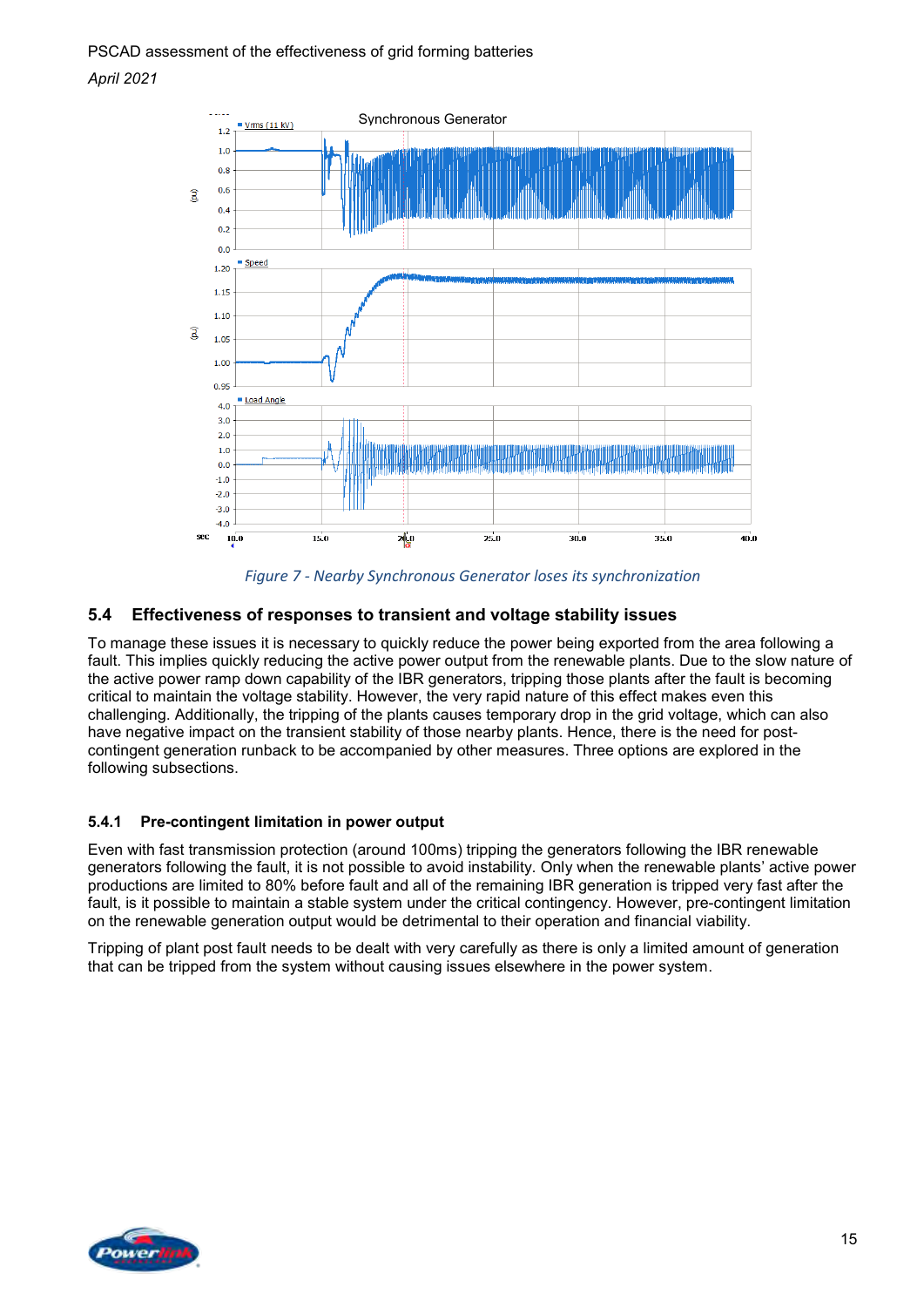

<span id="page-15-0"></span>*Figure 8 - Grid Bus voltages remain stable only if both renewable plants reduced to 80% (pre-contingent) and tripped fast after the fault*

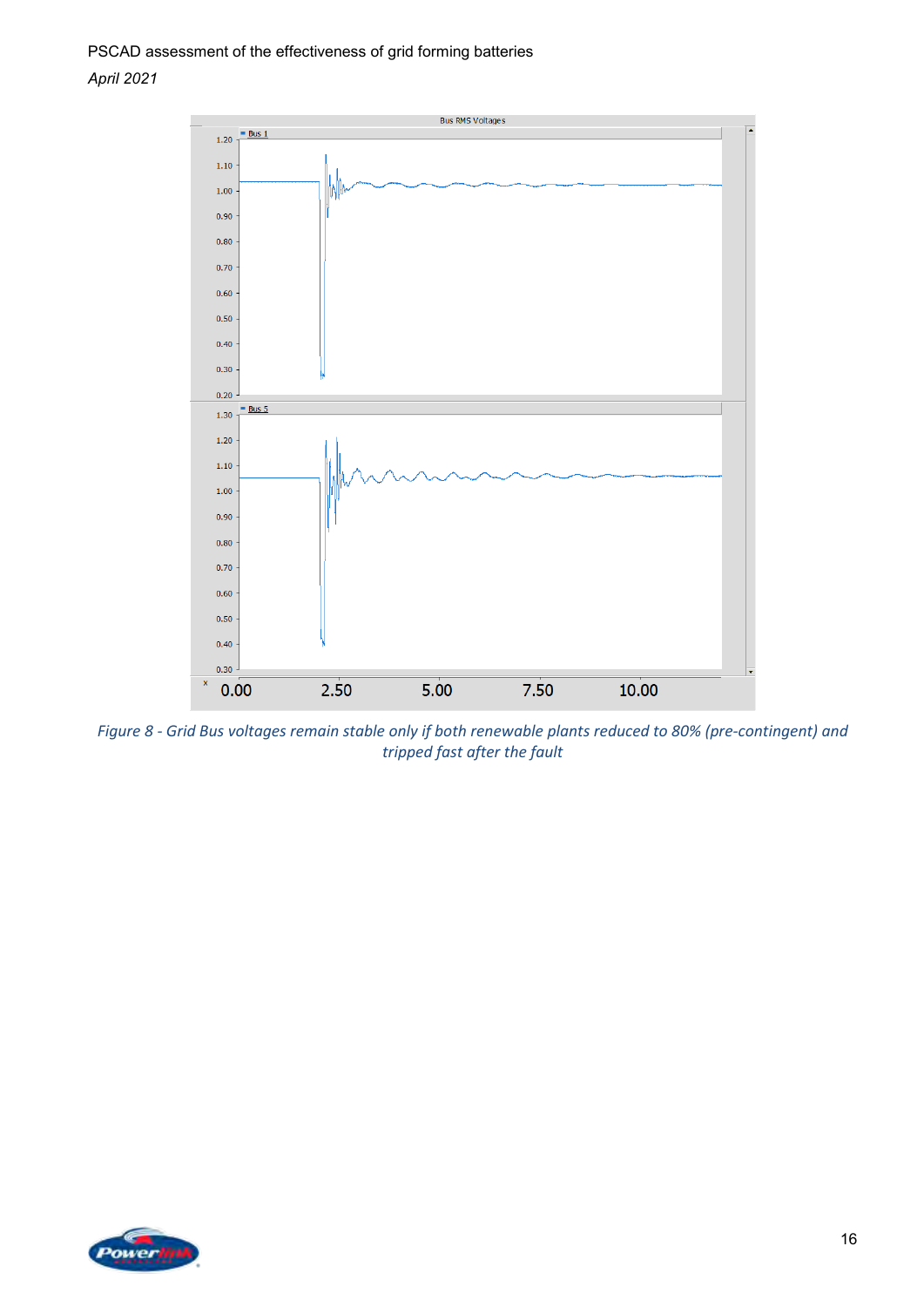

<span id="page-16-1"></span>*Figure 9 - Nearby synchronous generator remains stable only if both renewable plants reduced to 80% (precontingent) and tripped after the fault*

#### <span id="page-16-0"></span>**5.4.2 Synchronous condenser**

A synchronous condenser was studied at Bus 5 to understand how effective it would be at managing transient and voltage stability issues after a fault. The analysis showed at least one renewable generator would still have to be tripped after the fault even with a synchronous condenser. However the plants are not required to reduce their output power at normal operation.

The simulation results with these combined measures are shown in the following graph.

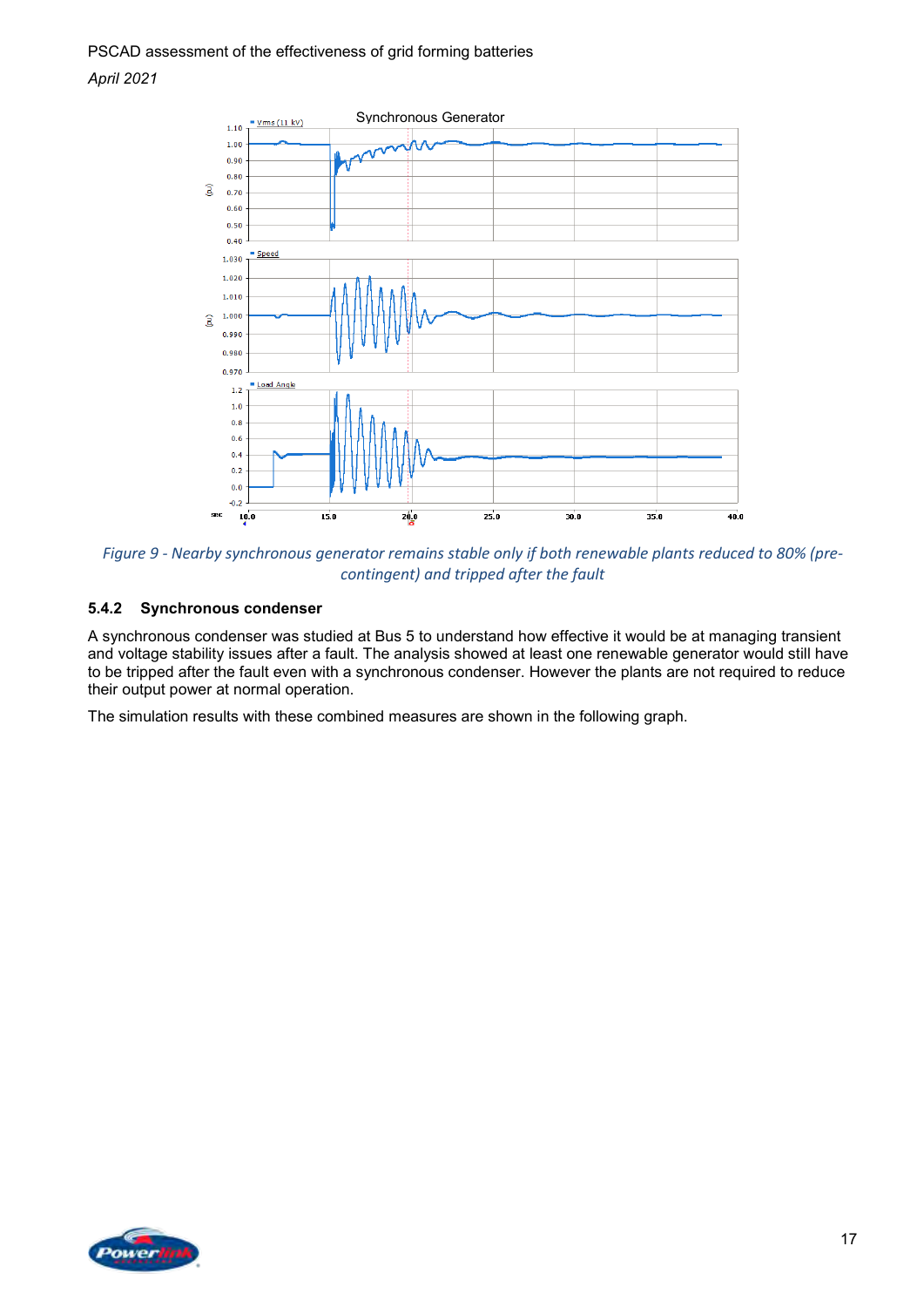

<span id="page-17-0"></span>*Figure 10 - Grid Bus voltages with proposed synchronous condenser at Bus5 (at least one renewable plant has to be tripped)*

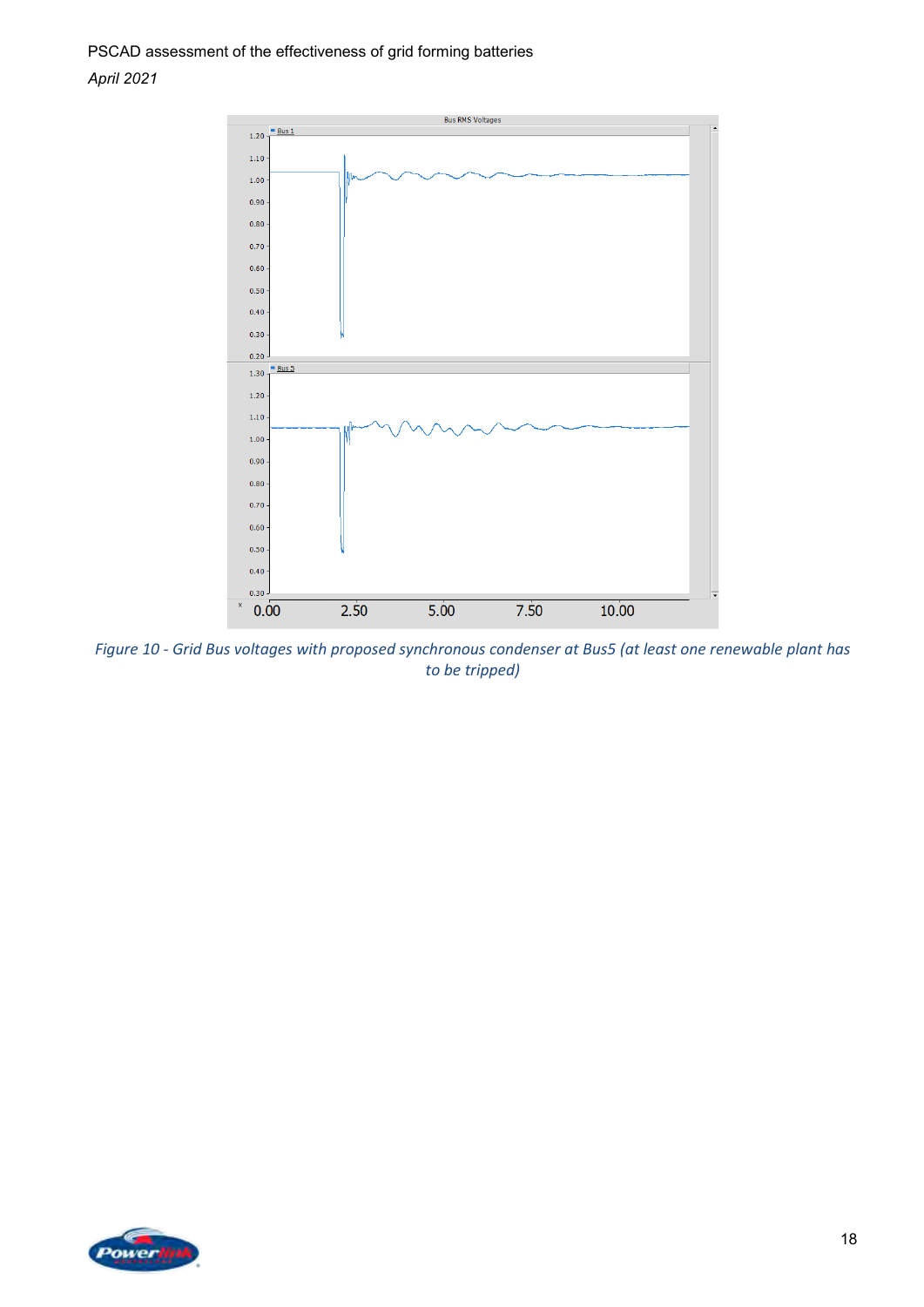

<span id="page-18-1"></span>*Figure 11 - Nearby Synchronous Generators with proposed synchronous condenser at Bus5 (at least one renewable plant has to be tripped)*

#### <span id="page-18-0"></span>**5.4.3 Grid forming battery**

A grid forming battery was also tested at Bus 5 and found to be very effective, providing two complementary benefits:

- the grid forming inverter can provide fast voltage control and reactive power support similar to a synchronous condenser; and
- the grid forming battery can quickly switch to charging mode, and this local absorption of power helps to offset the power being produced locally by the grid following renewable generation and helps to avoid transient instability. This battery response buys time for IBR generator to ramp down their active power output to below a stipulated threshold instead of being tripped.

To practically realise this result would require the battery to be integrated with the transmission network's protection and control systems. This is because there isn't enough time for that battery to start observing the disturbance itself before reacting. Rather, the response would need to be directly triggered by network protection systems as soon as the fault was detected.

The following plots demonstrate this response, with the battery switching to full charging for 15 seconds, by which time the collective output from the IBR generation has reduced to below the pre-configured threshold. The grid forming battery in this study is intentionally chosen to be in full discharging mode at pre-disturbance since that is the worst scenario for transient stability. For this study, if the grid forming battery at pre-disturbance is with full charging mode then there is no need for the grid forming battery to absorb more active power to maintain transient stability.

In this situation, with the network in a degraded outage condition, the new power output limit would be approximately 50% of each generator's full capacity to avoid instability.

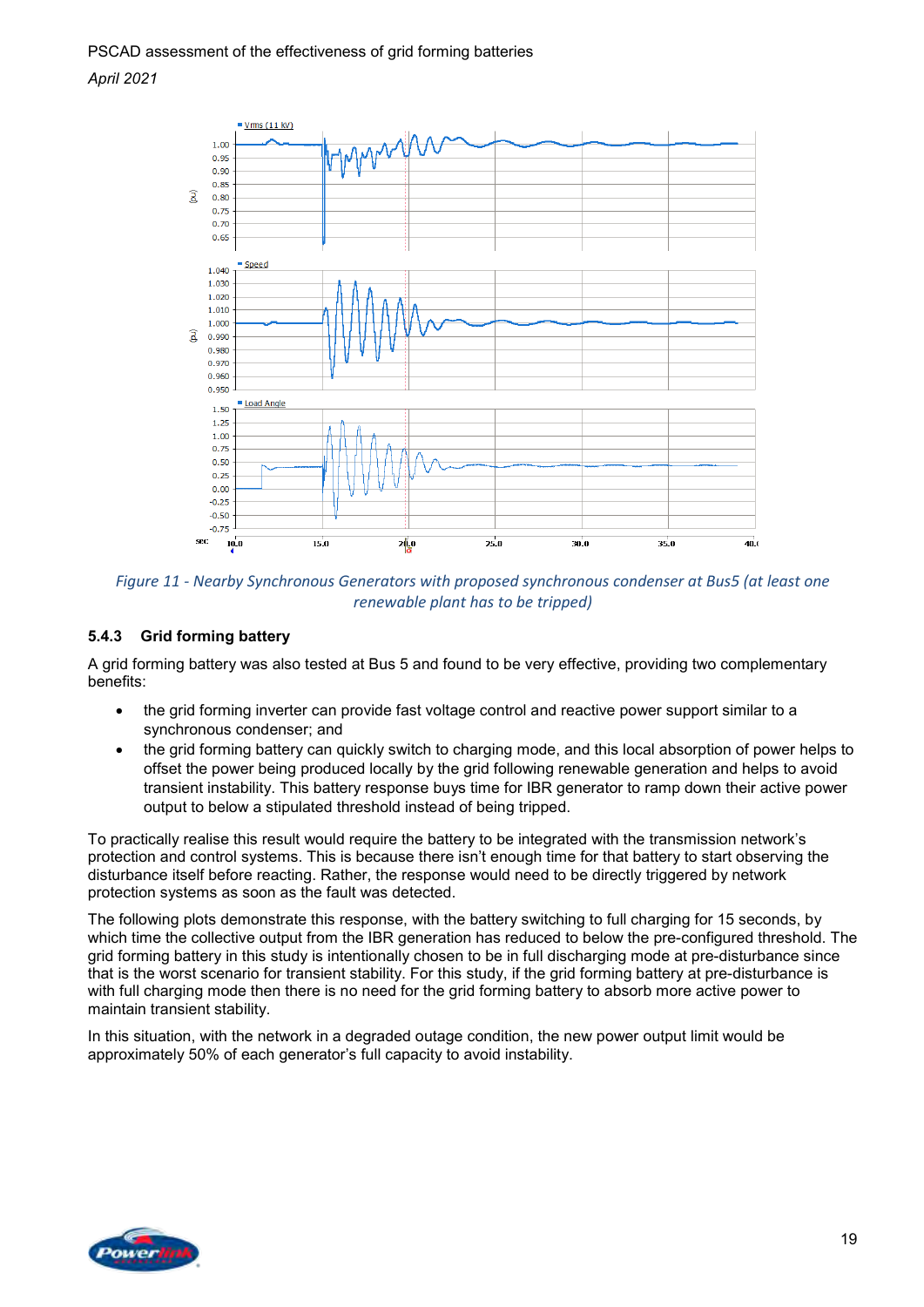

<span id="page-19-0"></span>*Figure 12 - Grid Bus Voltages with proposed grid forming battery at Bus 5, and with coordinated control between the battery and renewable plants*



Grid Forming Converter with Battery Energy Storage

<span id="page-19-1"></span>*Figure 13 - Grid forming battery's voltage, active and reactive power under coordinated controller with renewable plants*

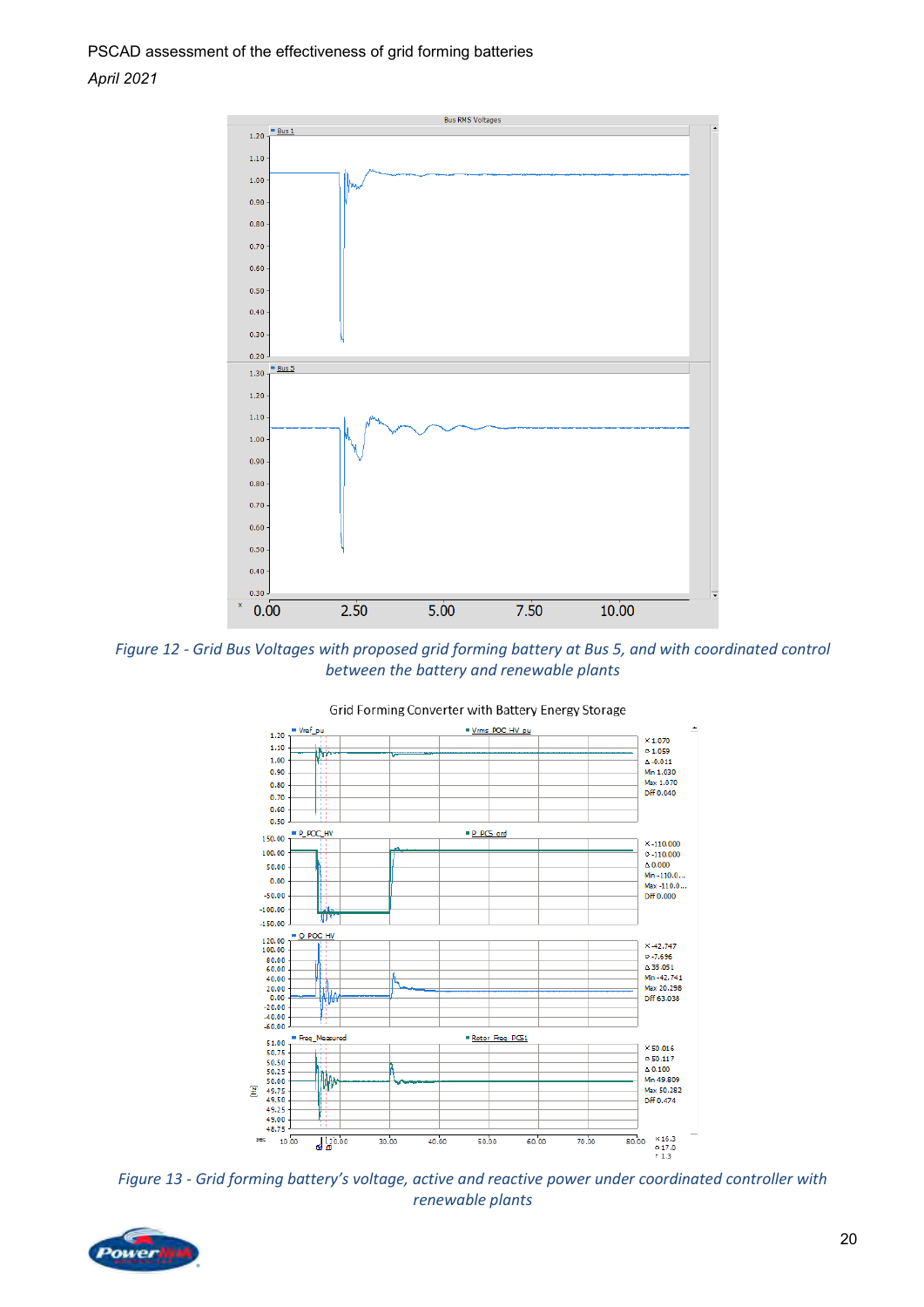#### *April 2021*

This analysis also identified that it is critical that the battery's response is well coordinated with the ramp down of the local IBR generation. If the renewable plants and grid forming battery system are not coordinated, the system will become unstable.

The following plots show what happens if the battery were to switch away from full charging mode before the renewable plants had sufficiently ramped down their power outputs. It can be seen that the system becomes unstable at the time when the grid forming battery system's active power ramps back from full charging mode to discharging mode.



<span id="page-20-0"></span>*Figure 14 - Grid Bus Voltages, without coordination between the grid forming battery and renewable plants*

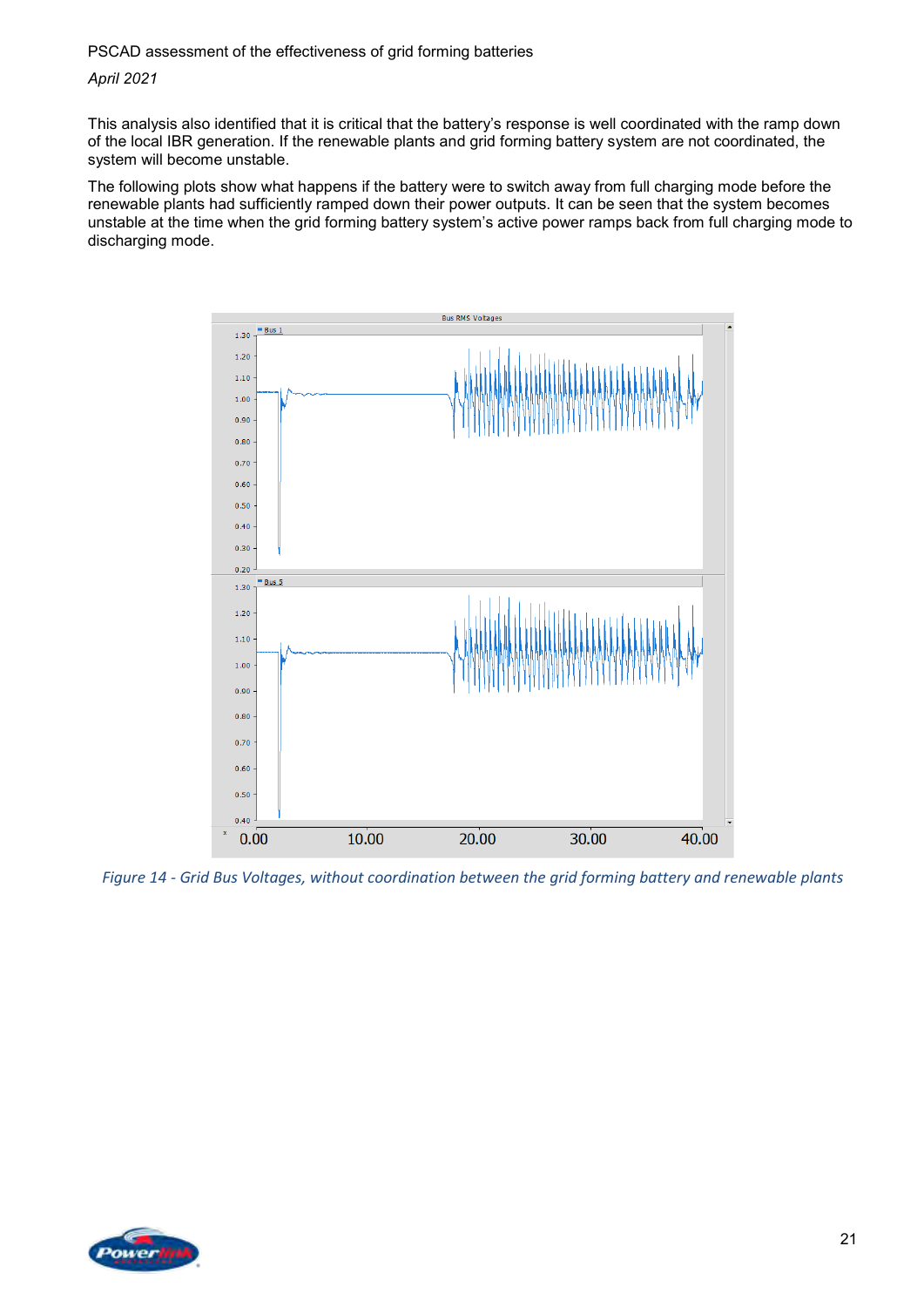

#### Grid Forming Converter with Battery Energy Storage

<span id="page-21-3"></span>*Figure 15 - Grid forming battery's voltage, active and reactive power without coordination with the renewable plants*

#### <span id="page-21-0"></span>**5.5 Implications of the power system analysis**

Based on the above simulations and discussions, it is concluded that a grid forming battery would have a number of advantages compared to a synchronous condenser:

- Both a synchronous condenser and grid forming battery can provide enough damping to the subsynchronous voltage oscillations which were resulting from inadequate system strength. However because of its flexibility, the grid forming battery may be able to be tuned to provide the same damping with a smaller capacity – in the case of this study only half the capacity was required (on a continuous MVA basis – noting that the grid forming battery's inverter would be required to be capable of certain over current capability on a short term basis – refer to section [6.1\)](#page-21-4).
- For the transient stability and voltage stability issues, leveraging the battery's real power capacity can allow the nearby renewable plant to ramp back their output rather than being tripped. However, this needs to be carefully implemented, with coordination to ensure that the battery only switches away from its full-charging response once the renewable plant had sufficiently ramped back their output.

# <span id="page-21-1"></span>**6. Other considerations**

<span id="page-21-4"></span>The following points should also be considered when evaluating the suitability of a grid forming battery.

#### <span id="page-21-2"></span>**6.1 Need for purposeful design**

This analysis has demonstrated that grid forming batteries can provide a range of other services, including services that support the network and the ability of renewables to operate. However, many of these services have a dependency on the battery having an appropriate: location, capacity, technology, contractual

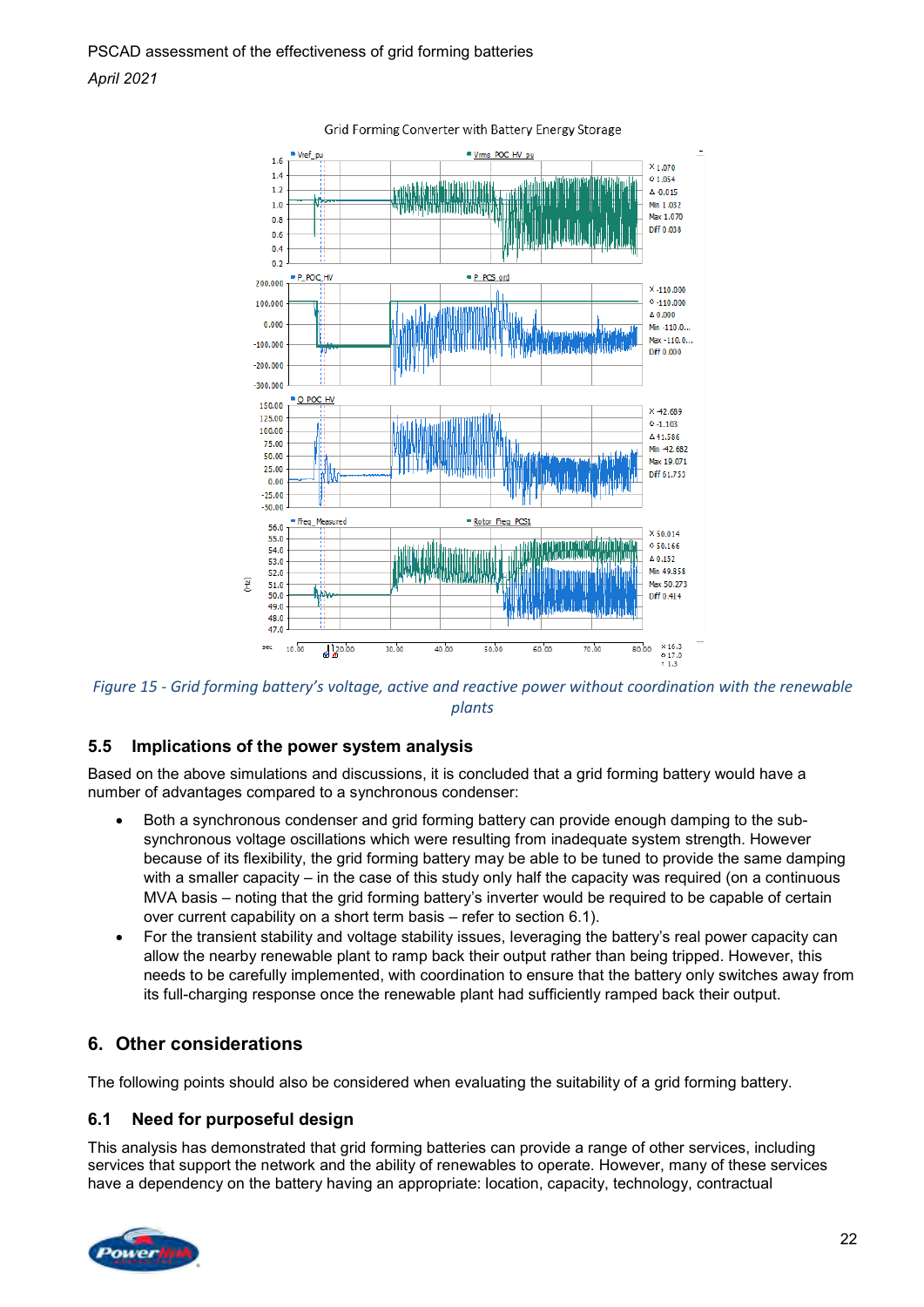#### *April 2021*

arrangements, and integration with the grid – and thus needs to be thoughtfully considered. The particular situation studied in this report required:

- A grid forming battery
- Installed at a particular location
- With a specific minimum continuous capacity, and short term capacity of 200% for 1s and 150% for 60s, and inertia constant of 10s
- Using control parameters tuned to the network conditions, and the ability to update this tuning over time
- Integrated with the transmission network's protection and control systems
- The ability to trigger the battery to full charging following certain network contingency events and to hold this state for a short period while the nearby renewable generation ramps back its output.

Obtaining the power system benefit from the battery is contingent upon all of these requirements being met. Dropping any one of these would compromise the batteries effectiveness. This holistic design is unlikely to be achieved without an intentional and coordinated design process.

# <span id="page-22-0"></span>**6.2 Requirement for short term over-current capability**

To function effectively, a grid forming battery's current rating has to be sufficiently oversized to maintain its performance as a stiff voltage source. In this study, the inverter short term current rating is oversized to 2.0 pu for 1s and 150% for 60s which gives a satisfactory performance in this situation. The oversizing of the current rating will have cost implications.

# <span id="page-22-1"></span>**6.3 Requirement for energy storage**

The inertia constant (H) or frequency ramp rate limit is an important control parameter in a grid forming battery that has implications on its physical design. In this study, a relatively high inertia constant H was needed for stability purposes. However, this relatively high inertia constant (H) necessitates a relatively large energy buffer on the DC-link to prevent excessive DC voltage variation.

# <span id="page-22-2"></span>**6.4 Additional cost, but additional value streams**

As of today, the cost of a grid forming battery by itself would be more expensive than some other forms of remediation. However, a grid forming battery could also pursue additional value streams that may offset this additional cost. This evaluation would be highly context specific and is beyond the scope of this study. However it was identified in this analysis that the services required from the battery to support system strength and stability in this area would have very modest impact on the battery's ability to pursue additional revenue streams:

- To support system strength, provided the battery has been appropriately designed and tuned, it merely needs to be online.
- To support voltage and transient stability, the battery would need to always be ready to switch to a full charging state and to hold that response for as long as it takes for the IBR generation to ramp back its output. This response would only be required following an actual network contingency event (which is infrequent), and the duration of the response would be short (15 seconds in this study). It is the knowledge that the battery could offer this response if called on (like an insurance policy) that enables the network to be operated closer to its technical limit, freeing up capacity for renewable generation.

# <span id="page-22-3"></span>**6.5 Potential for confusion with the term "virtual inertia"**

The ability to supply fast frequency response (FFR) doesn't necessarily imply grid-forming, as grid following batteries are also capable of responding quickly to a sustained frequency disturbance (certainly much faster than the 6 second frequency control ancillary service). The term "virtual/synthetic inertia" is used inconsistently – sometimes implying a grid forming function, but sometimes as a synonym for FFR.

# <span id="page-22-4"></span>**6.6 Potential for confusion with grid forming for 'islanded operation vs grid connected'**

Grid forming inverters have been used for islanded operation for long time however, there can be significant differences between grid forming inverters that can only be used for an islanded system and the one that is used while connected to the grid. This report only refers to the later and requires due consideration for over current capacity rating of the inverters.